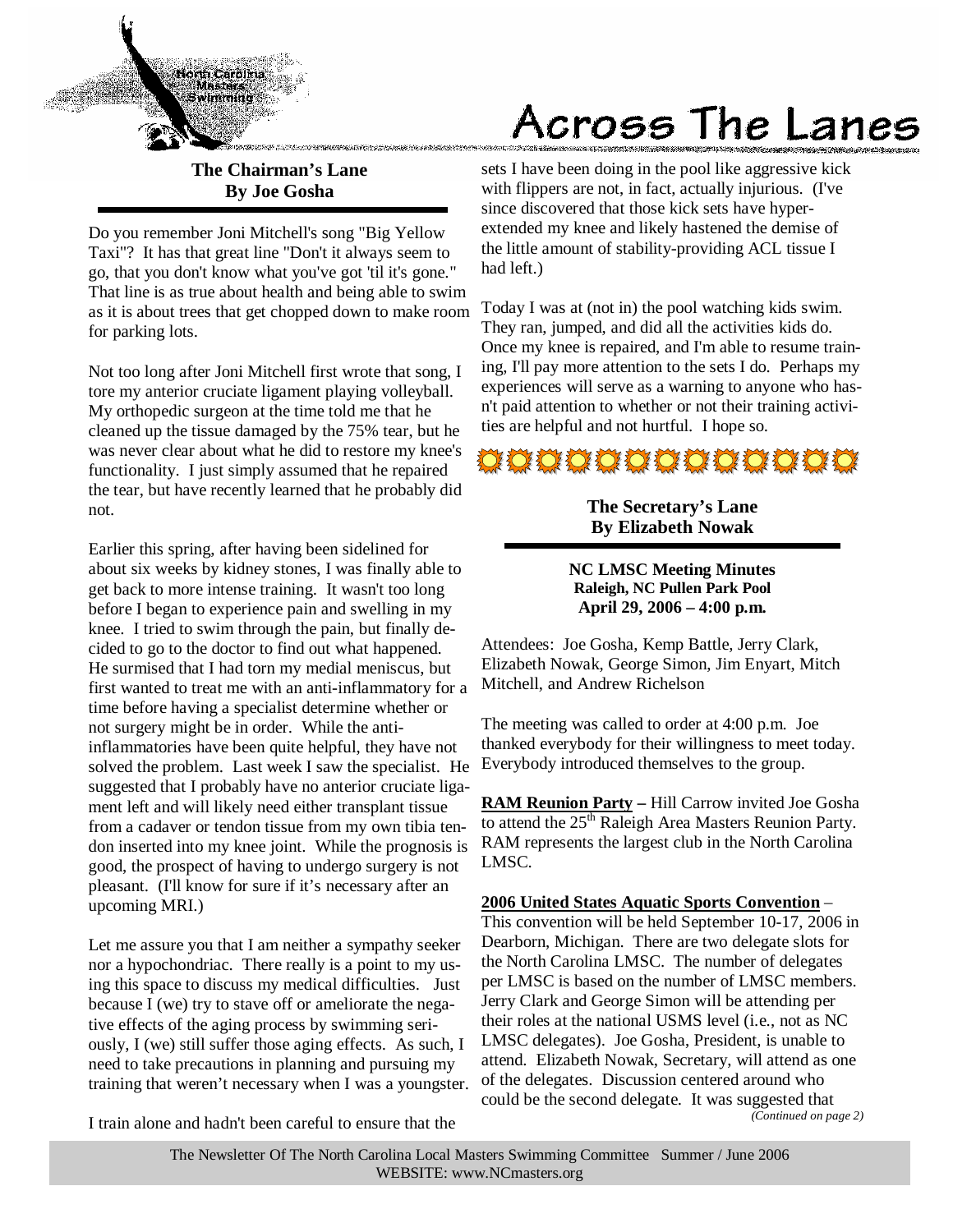#### *(Continued from page 1)*

Rhea Wilkens, RAM, would be asked due to her continued support at the convention held in Greensboro in 2005.

#### Next Step:

♦ Joe will ask Rhea if she is interested in attending the convention on behalf of the NC LMSC.

**Bylaws** – The last draft of bylaws was completed in 1993. Discussion surrounded the history of the version that was updated in 2004 but never voted on. Mitch gave Joe his NC LMSC binder that has many drafts of the bylaws when Fritz Lehman was President.

#### Next steps:

♦Joe will review Mitch's binder and see if he can piece together the draft that was completed in 2004.

♦Joe will ask Fritz if he has a copy, hardcopy and/or on an electronic file.

**DAMA Development Meet** – Interest has been minimal for the DAMA Development Meet to be held on May 13, 2006 in Durham.

#### Next step:

♦Joe will discuss with Danielle Newton the possibility of canceling the meet if registration is not sufficient.

Meeting was adjourned at 5:00 p.m.



### **The USMS Board of Director's Lane By Jerry Clark**

USMS Executive Director Selection Process

I feel sure that by the time this newsletter has been distributed, the name of the first ever USMS Executive Director (ED) will have been announced. I'd like to share information about how this person was chosen.

The process for determining expected costs (salary, benefits, expenses, etc.) for this position began in February 2005. At the September 2005 US Aquatic Sports Convention in Greensboro the House of Delegates approved the establishment of the ED position. Board member Laura Winslow of Scottsdale, Arizona was selected to lead the overall process of soliciting bids from search firms, drafting job description items, pri-

oritizing character traits, choosing members of a Search Committee, evaluating candidates, etc.

Laura has prior experience in this field, but would need some assistance. I was appointed to assist. The first task, which fell in my lap, was to create a Request for Proposal to send out to a number of search firms. Anderson & Associates in Charlotte was chosen by the Board at its mid-year meeting in January this year at The Woodlands near Houston, Texas (site of the 2007 USMS Long Course Nationals).

In the meantime, Laura generated long lists of character traits, responsibilities and job description items for Board members to review, discuss, and prioritize. Laura guided the Board through a lengthy process of narrowing down and prioritizing these items. Martin Godwin with Anderson & Associates then got going full steam to identify candidates for this position. A Search Committee was chosen (Laura Winslow, Patty Miller, Rob Copeland, Tom Boak and Jim Miller) and charged with recommending a single individual to the Board.

The search firm was very thorough and provided a prioritized list of candidates from some three hundred inquiries. The search firm further screened the list and then in concert with the USMS Search Committee invited selected candidates to have face-to-face interviews with the Search Committee at the Short Course Nationals in Coral Springs, FL. The committee provided its recommendation to the entire Board by conference call during the third week of May. The Board unanimously approved the recommendation and offered the position to the selected person.

All the candidates were (and will be) treated with utmost confidentiality because all of them are employed elsewhere, and neither they nor we wanted to reveal their possible interest in a job change.

Upon finalizing the contractual relationship with the selected candidate, an announcement will be made to all USMS swimmers. Obviously this article has been written prior to the announcement.

We have benefited from the professionalism and guidance of Martin Godwin with Anderson & Associates. Laura and the Search Committee expended lots of time, thought and energy to this task while doing an excellent job for USMS. They all deserve a big THANK YOU.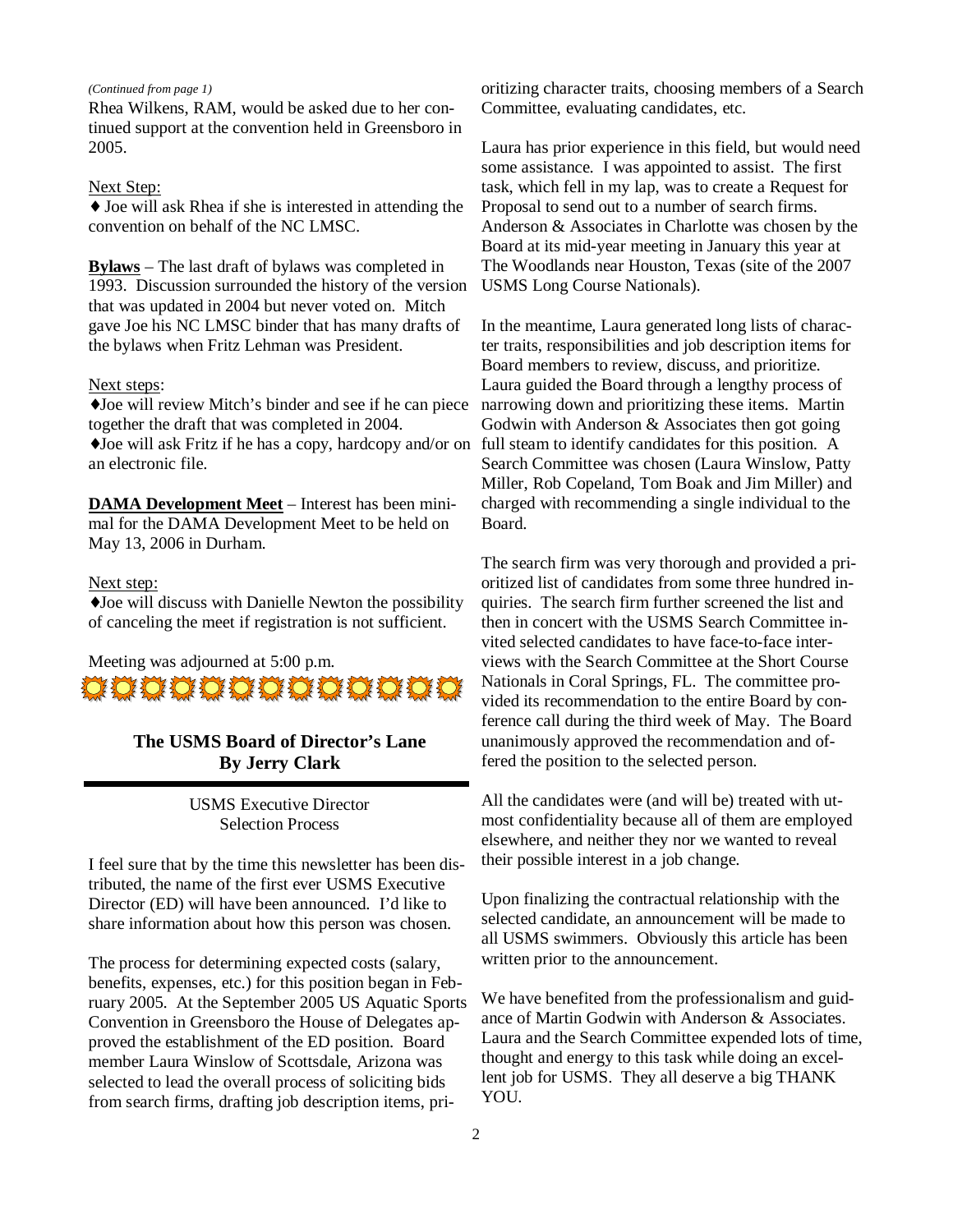### PERFORMANCE APTITUDES AND ATTITUDES

#### **YES YOU CAN! - Developing "Self Confidence" in Athletes**  By Wayne Goldsmith

*Belief is the knowledge that we can do something. It's the inner feeling that what we undertake, we can accomplish. For the most part, all of us have the ability to look at something and know whether or not we can do it. So, in belief there is power: our eyes are opened; our opportunities become plain; our visions become realities.* (*unknown*)

Successful coaches and athletes often remark that the difference between a successful and unsuccessful performance is confidence. Terms such as "he lacked confidence", "they have no confidence", "that athlete has lost confidence" are used often to describe or explain poor performances.

If confidence is considered an important characteristic of successful sports performance, the coach must ponder. Is it (confidence) a learned skill or an inherited trait? Can it be taught (coached), and if so, how can coaches develop confident athletes?

Leading Australian-based sports psychologist, Dr Mark Andersen suggests:

"Many people believe that confidence is something that comes from the inside, but we probably develop confidence from the models we have around us, that confidence really comes from the outside. If we have coaches, parents, teachers and instructors that model confidence in our abilities and let us know that they think we can do good things, slowly their confidence in us becomes internalized".

Rather than resort to a dictionary or textbook definition, some *Forbes Carlile (Master Coach, successful business man, au*of Australia's most successful athletes and coaches were asked for their thoughts about CONFIDENCE. What is confidence? How important is confidence in the achievement of sporting success? Is it possible to develop confidence? How can you develop confidence?

Young children gain confidence by learning to master their environment. e.g. in the playground going down the slippery dip, or the one who has the ability to climb up the cubby house tree, or the one who can confidently answer questions. These ones actually become leaders. Physical mastery gives confidence as does mastery over life skills such as reading, writing and self-understanding. Exposing children to a wide variety of challenges and experiences, physically, mentally and emotionally, will give opportunities to gain confidence. Confidence will be gained by life coaches (parents, teachers,

family members, community members- sports/dance/youth group) giving feedback and encouragement. Sport is not isolated from every day life. They are metaphors for life - overcoming difficulties, setting goals, regular training working toward a longer term goal, knowing yourself well enough to explain to the coach how you feel. *Shane Gould, Triple Olympic Gold Medallist.* 

"Confidence is about believing in yourself and your ability to do something - not necessarily believing in your ability to do it perfectly or better than other people, but believing that you have as good a chance as anyone to achieve something. Confidence is having the courage to get up and try and face whatever the outcome is - good, bad or something in between". *Chloe Flutter (Australian Representative—now Oxford scholar).* 

"In my experience, confidence is best achieved through controlled independence. The ability to follow good decisionmaking processes is a crucial part of this. Confidence is the ability to believe you can do something and the courage to do it. If others have made the hard decisions for you, and you have never had to live with the results of your own actions, you can never be expected to know full confidence and the power of the self'.

*Marty Roberts. (Dual Olympian, Commonwealth Games Gold medallist).* 

"Attitudes such as belief, optimism, high aspirations, and anticipation of the best possible result---all these positive states of mind add up to *confidence,* the keystone for *success.* But of course it pays for all of these to be built on the firm rock of a sound preparation".

*thor, leading anti-drugs in sport campaigner).* 

Confidence comes from attempting and achieving things that you may have felt were impossible before. Some actually need to be challenged to do a task that they have not yet achieved, and when they do achieve this, then they can move onto the next level, and then a thing called belief will begin to appear. Once you know where you want to go, and your belief begins to grow, then you will begin to achieve with confidence.

These are the chains which I believe in: DREAM - BELIEVE - ACHIEVE CHALLENGE - ACHIEVE - PRAISE - REWARD - NEW CHALLENGE *Scott Volkers, Coach of Susie O'Neill and Sam Riley (Continued on page 4)*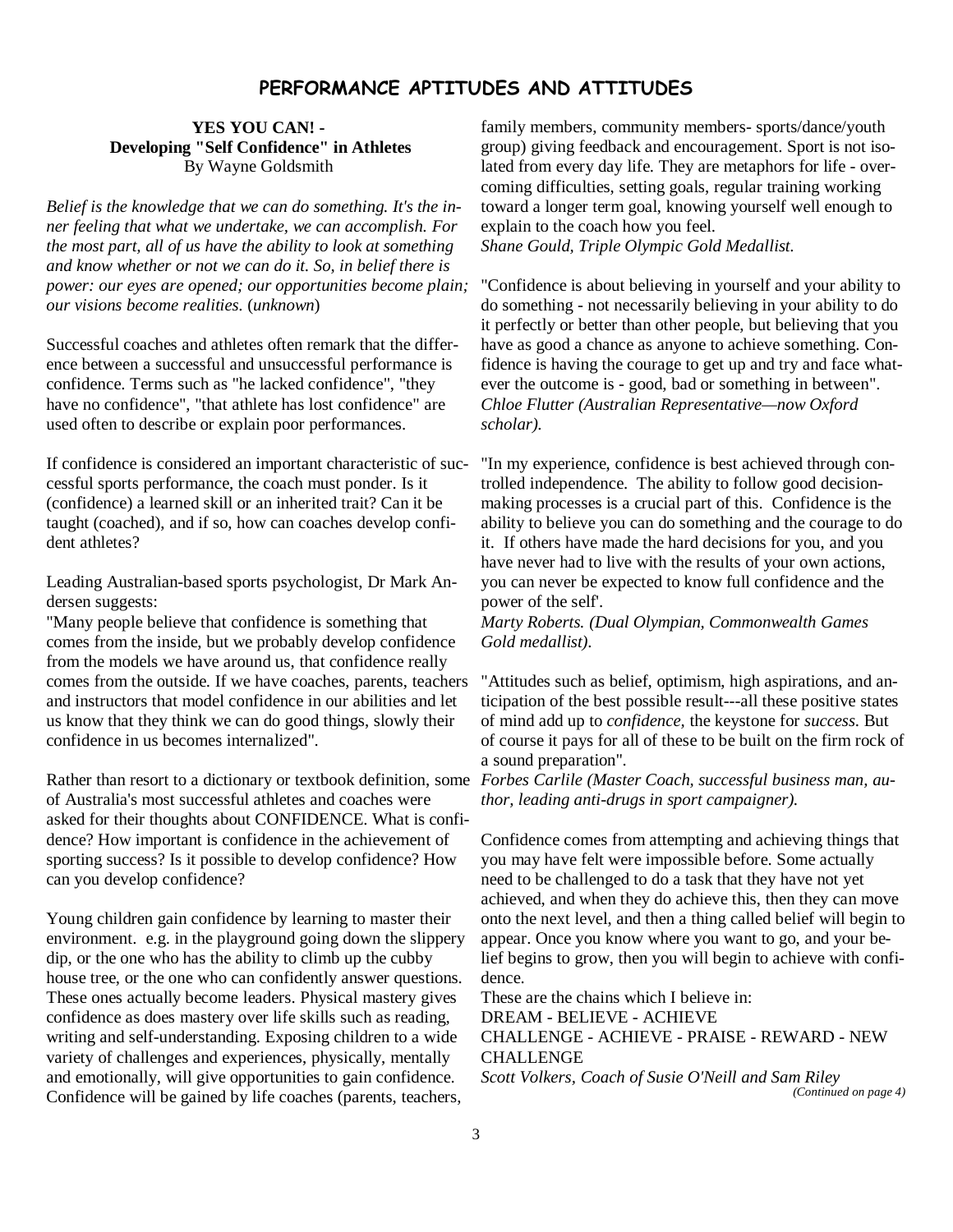#### *(Continued from page 3)*

achieve a particular task or goal. Developing confidence is a step by step thing. Certainly in sport, I think you have to just keep working away at improving on things one step at a time to develop an overall confidence in your ability. You have to have goals, but as well as a big goal, you must have interim goals that are achievable. In this way you can develop your confidence gradually by building up your belief in yourself as you achieve your targets.

At the top level of achievement in anything, particularly competitive sport, confidence is imperative. Mental ability is as important as physical, and confidence is part of that. In the development of my career, increasing confidence has certainly been part of increasing success. In 1995 I went into World Champs believing, for the first time, that I could place in the top five. After coming second, I then developed the confidence that I could go one better and win the World Champs, which I went on to do in 1996.

I think also it is important to focus on the things you are confident about. No one is perfectly confident in every aspect of their performance, so you have to focus on the things which give you confidence. For example, I am not a great performer in training, but as long as I get in consistent work, I am confident in my ability to lift and perform well on race days. Some other athletes draw their confidence from training performances or from training more (volume) than anyone else. I draw confidence from a history of good performances in big races.

*Jackie Gallagher, World Triathlon Champion.* 

We often get winning and confidence back to front - we think we must win first before we can be confident. The number of athletes who even after winning Olympic Medals still don't have confidence is surprising! In reality, confidence must come first, before you can win. Winning is not about being first, or defeating your opponent. Winning is in the struggle, and often that struggle is with your biggest opponent - YOURSELF! Confidence is the indefinable essence that no matter what the result is, you have given your all when it mattered.

Confidence isn't about who was first or faster or stronger or smarter, but that YOU, and you alone, are the master of your performance, and that you didn't let others distract you from your purpose of doing your personal best. Confidence is knowing that you prepared thoroughly. Failing to prepare is preparing to fail. Know your strengths and nurture them. Know your weaknesses, accept those you cannot change, work on those you can, but don't judge yourself by them, just as you should never judge others by your own standards.

I think confidence is all about believing in your own ability to ing the qualities of others. Confidence is respecting your Confidence is not arrogance. Arrogance is ignorance, ignorcompetitors, learning from them and admiring them. Everyone has some ability, some quality you don't have - but you can learn them when you talk to them.

> Confidence is believing in yourself. You are a good person. You do good things. You admire yourself and enjoy what you do. Don't wait to win before you believe in yourself - believe in yourself first! Confidence is sharing what you enjoy with others. Confidence is not giving up, even when everyone tells you to. By the same token, don't try to teach a pig to sing - it wastes your time, and annoys the pig - be reasonable in your abilities and set achievable goals. Confidence is knowing what you are doing is special to you Confidence is daring to dream, daring to try and risking failure. Confidence is saying what standard you will set for yourself and, no matter what happens, sticking to it. No one fails who never sells out their beliefs.

*Simon Baker, Olympian, Race Walking Champion.* 

I think confidence is the most important personal skill to develop. This is particularly so at the international level. The best physical preparation is not complete without the best mental preparation and the confidence. An important part of developing confidence is learning just to get up there and go fast in training. It also comes from working on a specific thing at training and competition. Learning to achieve new skills or targets develops the confidence and belief that anything is possible.

If you know you have done the work and you are psychologically prepared, then you can achieve. It is important to develop race day routines to help you feel comfortable and confident. Use what works for you. Confidence helps you to handle adversity and not to get rattled if things go a bit wrong. Confidence also comes from being consistent. Real champions learn to be close to their best performances even when tired.

*ALEX BAUMANN, (Canadian Born - now Australian resident) World Champion, Olympic Champion, World Record Holder.* 

Confidence, it would appear is a common denominator in sporting achievement. These outstanding athletes and coaches have used words like BELIEF, FAITH, CHALLENGE, COURAGE, GOALS, PERSISTENCE and PREPARATION to describe their concepts of confidence.

Wayne Goldsmith, *ASCA Newsletter*, Volume 2006-2. Reprinted with permission of **The American Swimming Coaches Association**. Their website is www.swimmingcoach.org.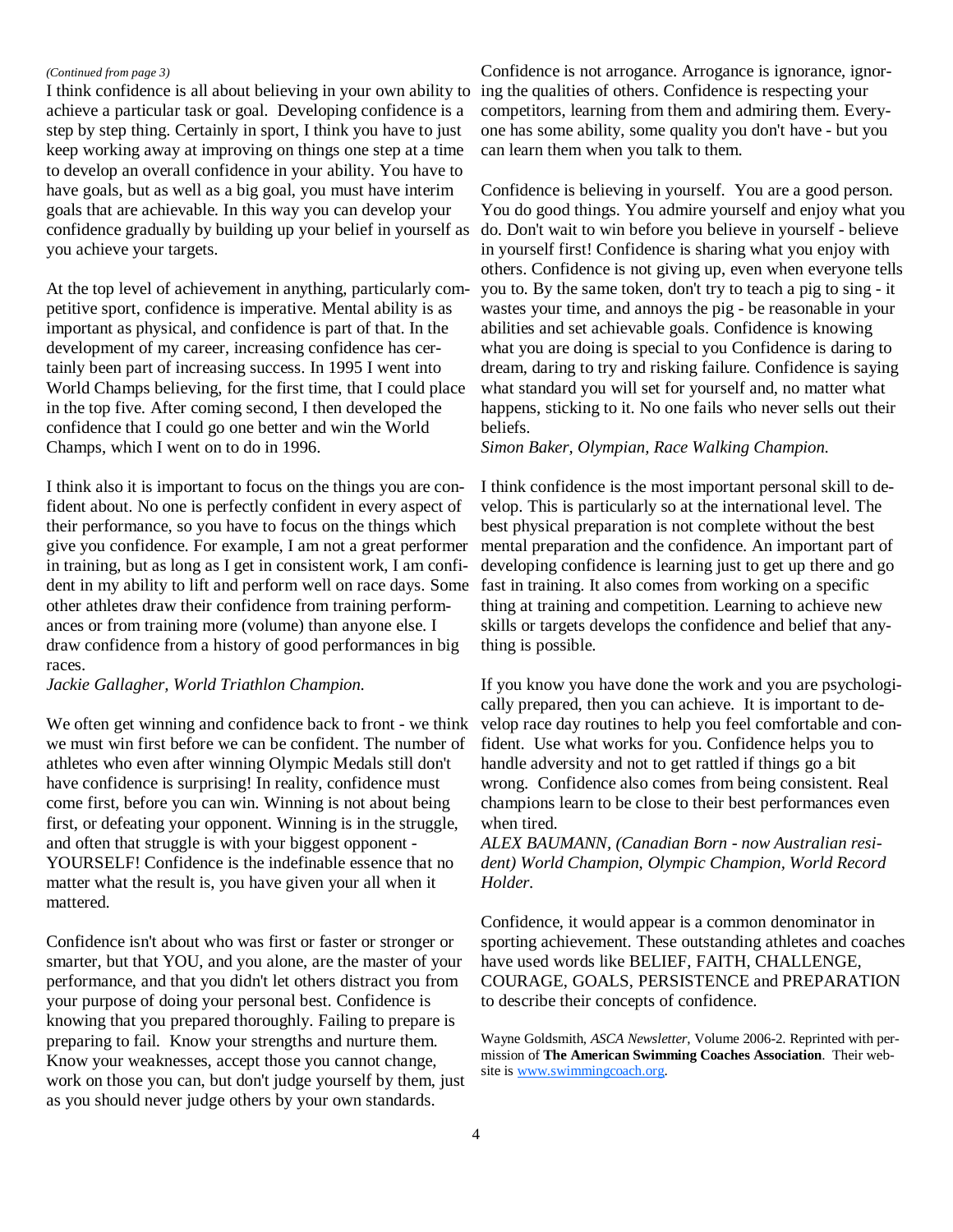### 2006 USMS SHORT COURSE YARDS CHAMPIONSHIPS

**From Jon Klein:** Twenty-seven NCMS swimmers journeyed to Coral Springs, FL for sun, fun, camaraderie, and fast swimming. We weren't disappointed. Florida provided the heat and the North Carolina swimmers along with their families provided the rest. Armed with our team banner (thanks to Jon Blank) and the distinctive sombreros courtesy of Charlie van der Horst the NC contingent was the envy of the meet. The team as a whole came in  $8<sup>th</sup>$  of 134 teams with the women coming in  $21<sup>st</sup>$  and the men  $4<sup>th</sup>$ .

Both veterans and newcomers to Masters Nationals alike powered us. Individuals Jon Blank, Jerry Clark, Fred Ferroggiaro, Don Gilchrist, and Suzanne Robbins-Bonitz earned first place finishes. The men's 45+ medley relay of Jon Klein, Jon Blank, Don Gilchrist and Bob Schmitz also took home gold. Cheering for teammates was often rewarded with great swims and a smile. We were again fortunate to have an on-deck coach from Tar Heel Aquatic Team at the meet. Thanks to Griff Helfrich. The spirit of Masters Swimming was at the meet, everyone pulling for each other, individuals reaching for their goals, and an awesome display of fast swimming from ages 18 – 90. It was so much fun we'll have to do it again in 2007 in Federal Way, WA.

| <b>RELAYS</b>         | <b>PLACE/TIME</b> | <b>TEAM</b>                                 |
|-----------------------|-------------------|---------------------------------------------|
| Mixed 200 Medley      | 5th/2:25.68       | Robbins-Bonitz, Lee, Mitchell, Bober        |
| Mixed 200 Medley      | 4th / 1:47.80     | Nowak, Blank, Hageman, Farrell              |
| Mixed 200 Medley      | 13th / 1:56.34    | McEachran, Schmitz, Klein, Buxton           |
| Women 200 Free        | 4th / 1:49.59     | Nowak, McEachran, Hageman, Buxton           |
| Men 200 Free          | 2nd / 1:33.29     | Blank, Klein, Gilchrist, Schmitz            |
| Men 200 Free          | 9th / 1:33.89     | Farrell, Fritsch, Colvard, Hollett          |
| Men 200 Free          | 5th/1:40.02       | Ferroggiaro, Corrigan, Van Der Horst, Bober |
| Women 200 Medley      | 13th / 2:35.16    | Nowak, Robbins-Bonitz, Cook, Mitchell       |
| Men 200 Medley        | 12th / 1:51.45    | Ferroggiaro, Porco, Hollett, Mangrum        |
| Men 200 Medley        | 8th / 1:47.37     | Cook, Colvard, Fritsch, Farrell             |
| <b>Men 200 Medley</b> | 1st/1:41.95       | Klein, Blank, Gilchrist, Schmitz            |
| Men 200 Medley        | 7th / 1:55.39     | Bober, Lee, Van Der Horst, Clark            |
| Mixed 200 Free        | 6th $/ 2:10.84$   | Bober, Robbins-Bonitz, Mitchell, Clark      |
| Mixed 200 Free        | 3rd/1:36.42       | Nowak, Fritsch, Hageman, Farrell            |
| Mixed 200 Free        | 11th / 1:44.40    | Klein, Cook, McEachran, Gilchrist           |

**Suzanne Robbins-Bonitz:** Jon asked for a few notes about our experiences at Nationals this May in Coral Springs FL. It was so positive. First, Jon had rented a large tent in the best area of the swim arena. We were out of the sun and with a bunch of very fun athletes, mostly male. I had the time of my life watching them swim, preparing myself to swim, and just hanging out with everyone. I had not met many of the men and was amazed at the education they represented. There were doctors, lawyers, as well as indian chiefs (just kidding). They all took very good care of this elderly whitehaired lady. For example, Betty Christian and I roomed together and didn't have transportation. The guys picked us up for two dinners with the team, and I was so appreciative. Beside, they were FUN !!

| AGE          | <b>SWIMMER</b>          | PLACE / EVENT / TIME                                                          |
|--------------|-------------------------|-------------------------------------------------------------------------------|
| <b>GROUP</b> |                         |                                                                               |
| 30-34        | Cook. Nicole            | 8th / 100 Fly / 1:20.15; 12th / 100 IM / 1:23.08; 17th 100 Free / 1:11.63     |
| 35-39        | Hageman, Heather        | 6th / 50 Fly / 29.00; 5th / 50 Free / 25.43                                   |
| 40-44        | Nowak, Elizabeth        | 9th / 200 Free / 2:02.97: 4th / 100 Back / 1:05.63:                           |
|              |                         | 3rd / 100 Breast / 1:12.23; 4th / 200 IM / 2:19.37; 3rd / 50 Breast / 33.26;  |
|              |                         | 7th / 100 IM / 1:04.78                                                        |
|              | Buxton, Karen           | 13th / 1000 Free 14:23.30: 13th / 200 Free / 2:31.26                          |
|              | McEachran, Frances      | 8th / 1000 Free 12:23.39; 9th / 100 Back / 1:09.77; 9th / 200 Back / 2:31.32; |
|              |                         | 4th / 50 Back / 30.53                                                         |
| 55-59        | Mitchell, Jeannie       | 4th / 100 Back / 1:19.89; 5th / 200 Back / 2:52.14; 4th / 50 Breast / 42.60;  |
|              |                         | 6th / 100 IM / 1:22.26; 5th / 50 Back / 37.15                                 |
| 70-74        | Robbins-Bonitz, Suzanne | 1st / 100 Back / 1:43.93; 1st / 200 Back / 3:55.34; 3rd / 50 Free / 47.18;    |
|              |                         | 2nd / 100 Breast / 2:06.67; 2nd / 50 Breast / 56.73; 1st / 50 Back / 47.73    |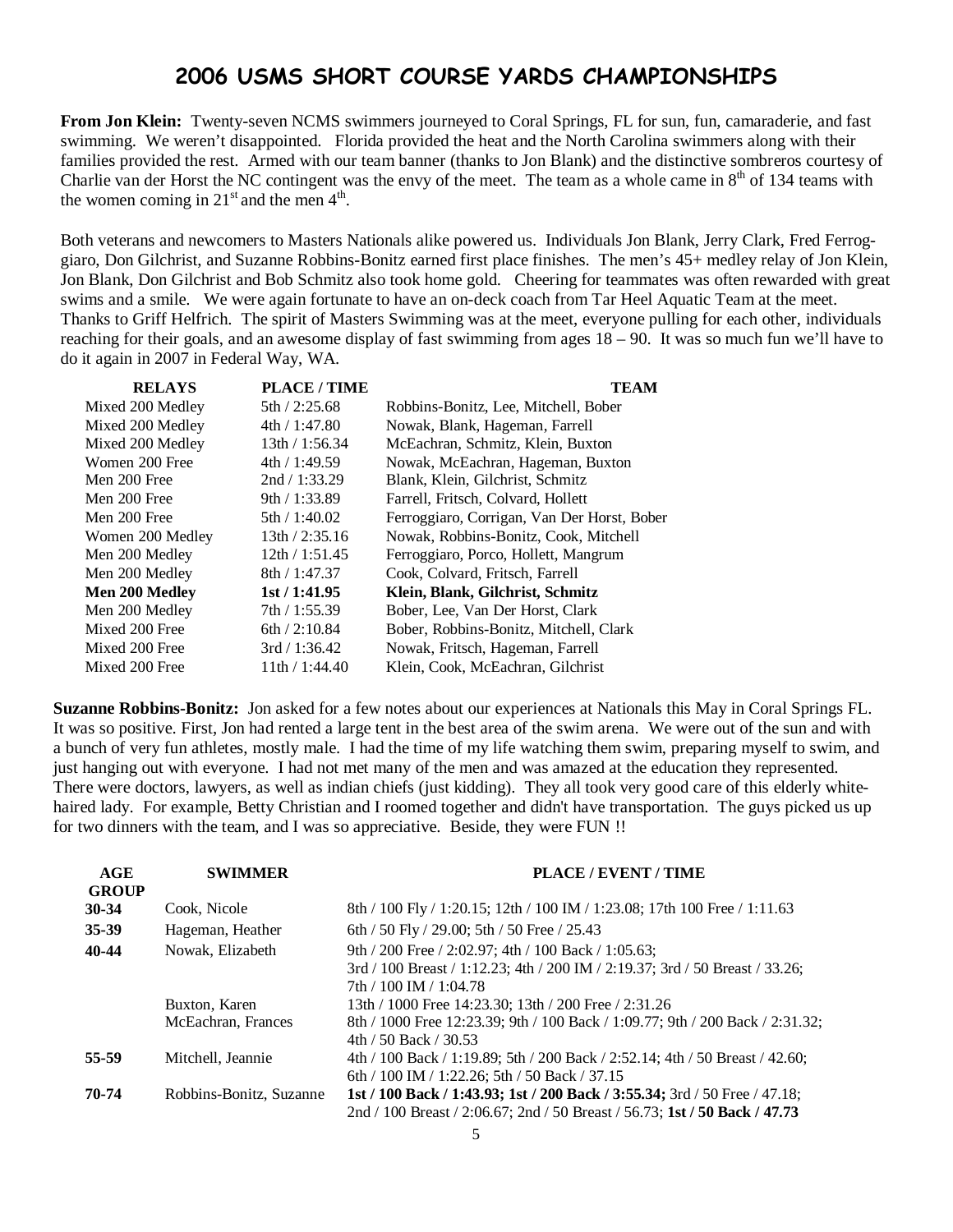### 2006 USMS SHORT COURSE YARDS CHAMPIONSHIPS (Continued)

Fred Ferroggiaro: This is not a very sexy subject matter, but as a relative newcomer to NC and the NC team, the obvious non-swimming talents, successes, and professional competence of the team as a whole struck me. Is there a correlation between a full, well-rounded life which includes focused athletic endeavors (high-level adult swimming) and professional success? To look at the NCMS team one would think so. Doctors, clergymen, business owners, financiers, "extremely alert octogenarians". I think I will hang around the team a little more and hope some of the skill sets rub off.

| <b>AGE</b>   | <b>SWIMMER</b>         | PLACE / EVENT / TIME                                                              |
|--------------|------------------------|-----------------------------------------------------------------------------------|
| <b>GROUP</b> |                        |                                                                                   |
| 18-24        | Smith, Justin C        | 3rd / 50 Fly / 24.32; 6th / 50 Free / 22.54                                       |
| 25-29        | Porco, Filippo         | 3rd / 1000 Free 12:33.38; 2nd / 1650 Free 21:02.05; 9th / 200 Breast / 2:38.13;   |
|              |                        | 17th / 100 Breast / 1:11.58; 11th / 500 Free / 5:53.78; 14th / 50 Breast / 31.65  |
| 30-34        | McFetters, Erik        | 13th / 500 Free / 5:48.07; 14th / 100 IM / 1:07.06; 20th / 100 Free / 56.82       |
| 35-39        | Farrell, Andrew        | 4th / 200 Free / 1:46.99; 3rd / 100 Back / 55.78; 3rd / 200 Back / 2:01.28;       |
|              |                        | 2nd / 500 Free / 4:59.23; 8th / 100 Free / 49.95                                  |
|              | Cook, Matthew          | 23rd / 50 Free / 24.15; 12th / 200 IM / 2:14.47; 17th / 100 Fly / 59.07;          |
|              |                        | 13th / 100 IM / 1:00.18; 6th / 200 Fly / 2:16.70; 23rd / 100 Free / 53.72         |
| 40-44        | Fritsch, Dan           | 17th / 50 Fly / 25.61; 8th / 200 IM / 2:10.03; 9th / 100 IM / 59.21;              |
|              |                        | 10th / 50 Back / 28.07                                                            |
|              | Colvard, John          | 30th / 50 Fly / 27.11; 32nd / 50 Free / 25.54; 14th / 50 Breast / 31.41;          |
|              |                        | 19th / 100 IM / 1:01.71                                                           |
|              | Mangrum, John          | 12th / 400 IM / 5:21.03; 19th / 100 Back / 1:05.84; 12th / 200 Back / 2:24.49;    |
|              |                        | 24th / 200 IM / 2:25.17; 13th / 50 Back / 30.31                                   |
| 45-49        | Blank, Jon             | 5th / 50 Fly / 24.65; 1st / 200 Breast / 2:11.46; 1st / 100 Breast / 59.19;       |
|              |                        | 2nd / 200 IM / 2:03.67; 1st / 50 Breast / 27.33; 3rd / 100 IM / 56.47             |
|              | Westerberg, Mark       | 10th / 1000 Free 13:04.07                                                         |
|              | Hollett, Peter         | 2nd / 1000 Free 10:32.43; 2nd / 200 Free / 1:51.02; 7th / 200 IM / 2:09.37;       |
|              |                        | 3rd / 500 Free / 5:04.14                                                          |
|              | Klein, Jonathan E      | 6th / 50 Fly / 24.66; 4th / 100 Back / 56.48; 3rd / 200 Back / 2:03.31;           |
|              |                        | 6th / 100 Fly / 55.69; 3rd / 100 Free / 49.71; 3rd / 50 Back / 26.19              |
| 50-54        | Ferroggiaro, Fred      | 2nd / 1650 Free / 18:17.59; 3rd / 200 Free / 1:55.02; 2nd / 100 Back / 59.04;     |
|              |                        | 1st / 200 Back / 2:06.72; 2nd / 200 Fly / 2:15.86; 6th / 50 Back / 27.93          |
|              | Gilchrist, Donald      | 1st / 400 IM / 4:50.28; 3rd / 200 Breast / 2:25.74; 3rd / 200 IM / 2:10.92; 5th / |
|              |                        | 100 IM / 1:00.34; 7th / 100 Free / 51.78                                          |
|              | Corrigan, George       | 3rd / 1000 Free 11:37.47; 6th / 200 Free / 1:59.50; 9th / 200 IM / 2:20.64;       |
|              |                        | 4th / 500 Free / 5:29.69                                                          |
|              | Schmitz, Robert        | 7th / 200 Free / 1:59.94; 5th / 200 Breast / 2:29.95; 10th / 50 Free / 24.51;     |
|              |                        | 5th / 100 Breast / 1:06.76; 9th / 50 Breast / 31.52; 9th / 100 Free / 54.06       |
|              | Van Der Horst, Charles | 20th / 50 Fly / 29.22; 19th / 200 Free / 2:09.64; 23rd / 50 Free / 26.27;         |
|              |                        | 13th / 200 IM / 2:33.29; 13th / 500 Free / 6:05.23; 22nd / 100 Free / 58.17       |
| 55-59        | Bober, Richard         | 2nd / 100 Back / 1:02.17; 3rd / 200 Back / 2:18.16; 2nd / 50 Back / 27.96         |
|              | Lee, Terrence          | 5th / 1000 Free / 11:54.81; 9th / 50 Fly / 27.79; 5th / 200 Breast / 2:37.48;     |
|              |                        | 7th / 100 Breast / 1:10.82; 9th / 100 IM / 1:04.67                                |
| 65-69        | Clark, Jerry           | 2nd / 1000 Free 13:07.15; 1st / 200 Free / 2:12.21; 1st / 50 Free / 26.52;        |
|              |                        | 2nd / 500 Free / 6:12.95; 6th / 50 Breast / 37.76; 2nd / 100 Free / 59.53         |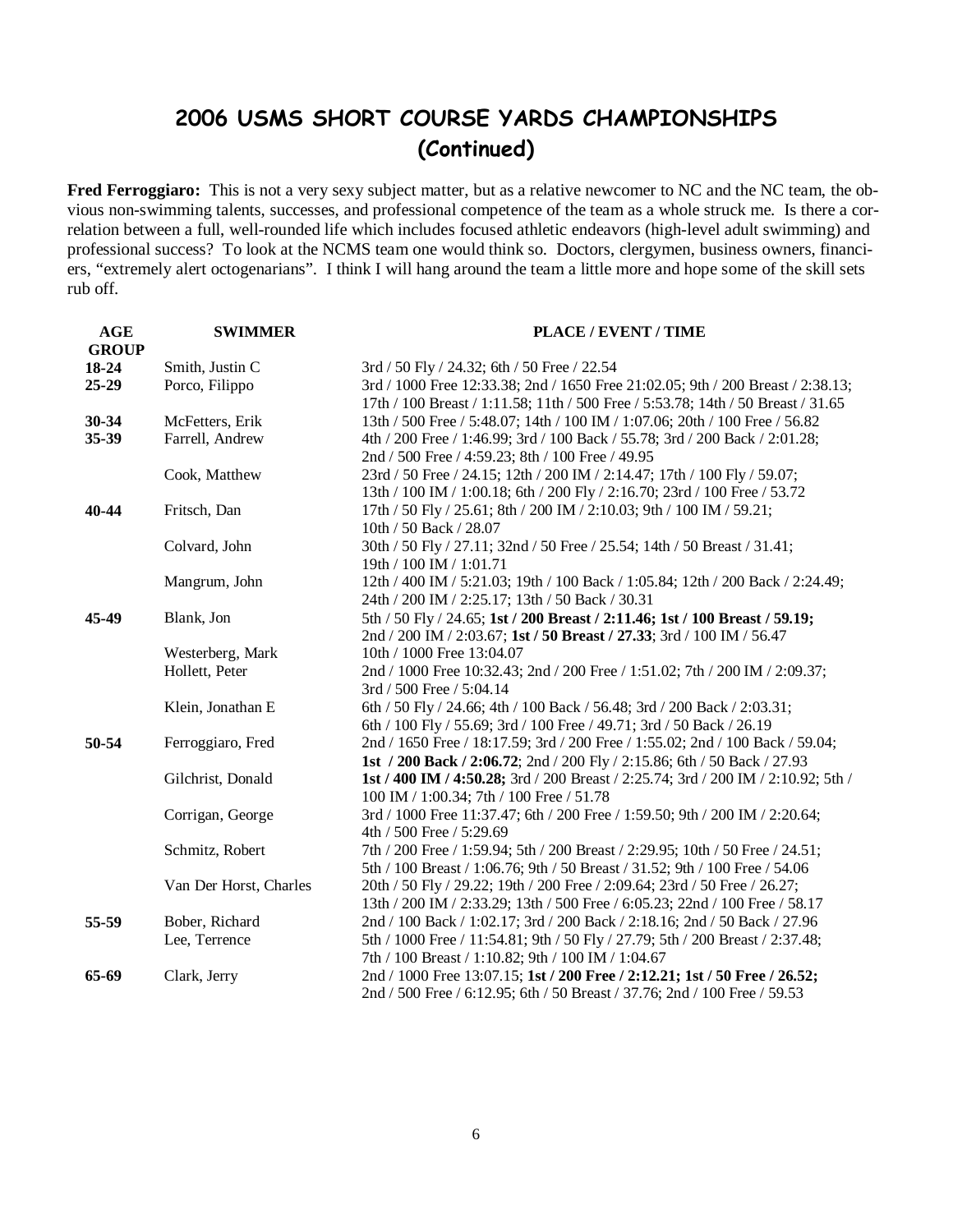### 2006 USMS SHORT COURSE YARDS CHAMPIONSHIPS (Continued)

**Bob Schmitz:** This year's nationals in Coral Springs, FL were the most fun yet. Jon Klein had the foresight to "buy shade." Areas around the pool shaded by tents were sold by the meet organizers. The NC area was perfect with a great view of the pool and was a central gathering place for all the NC swimmers and fans. It made it easy to get to know some swimmers that I had not met or talked to before. The tent gave a team and family atmosphere to the event. Charlie van der Horst brought everyone straw Mexican sombreros which I thought initially was a kooky idea but which turned out wonderfully. People at the meet were envious of our hats and panache in wearing them. NC relays walked up together to the blocks hats on. The intimidation factor was palpable. Dan Frisch brought his wife who recorded the entire gala with professional acumen.

The swimming highlights for me were, to mention just a few: Filipo Porco dropping his times in the distance events by massive amounts (he has been working really hard), and Jon Klein swimming blazingly fast in everything, especially going under 50 for the 100 free and beating Bill Speck in the 50 back. (Jon needed the weights of the hats and the tent over his head to keep from floating away.) My dropping my 100 breast time below 1:07 for the first time in 14 years and swimming a lifetime person best 23.21 on the anchor leg of a winning 200 IM relay. Swimming with three other fast swimmers: Jon Klein, Jon Blank, Don Gilchrist, I was determined not to let them down. I need to swim that way for myself next time!

I hope to see a big crowd at the 2007 nationals in Federal Way, Washington. We'll have another grand time.







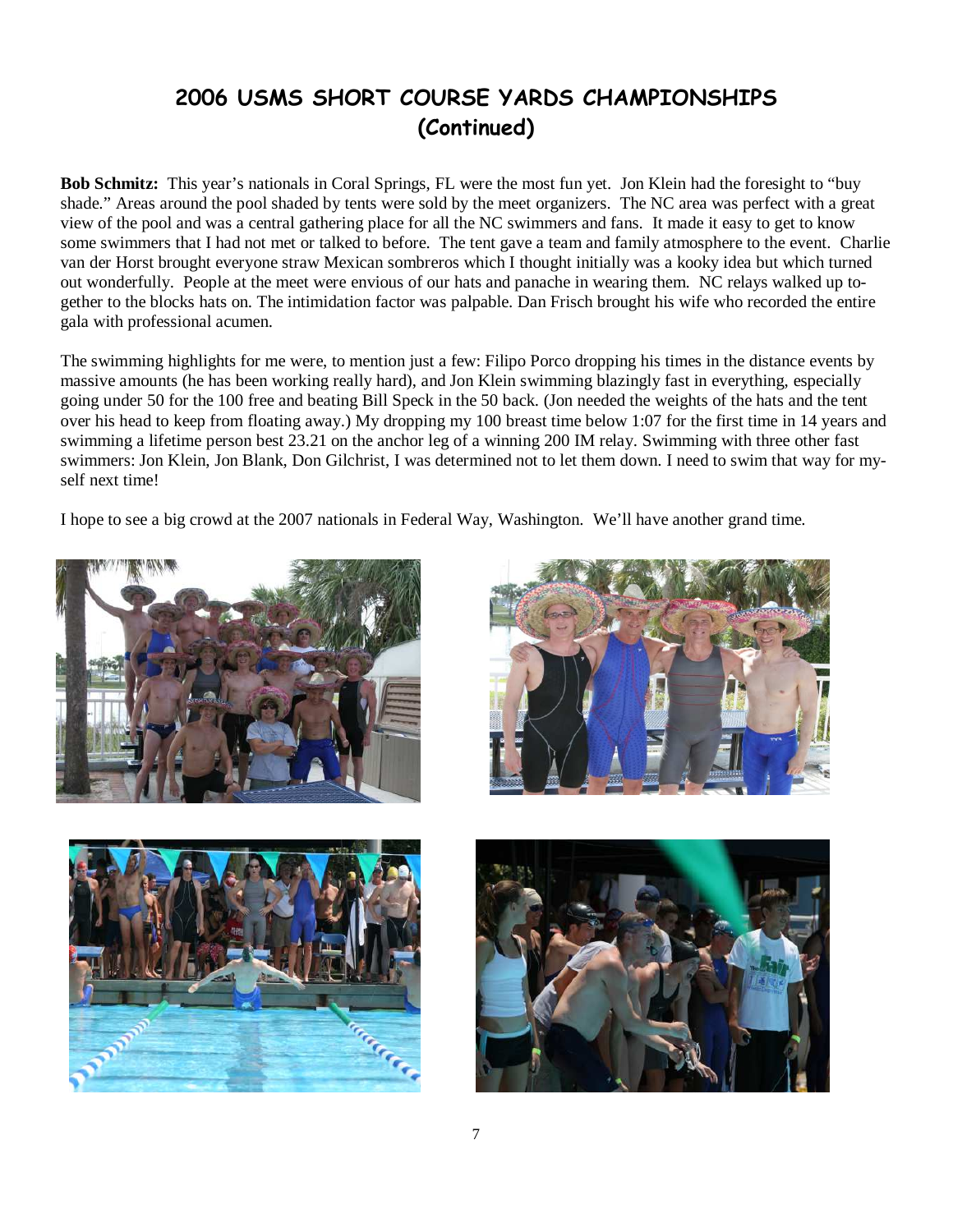### USMS 2005 TOP TEN FOR SHORT COURSE METERS

Congratulations to 36 North Carolina Masters swimmers who made the Short Course Meter Top Ten in their age group for the 2005 season. Special recognition to All-Americans **Fritz Lehman, Jon Blank, Jerry Clark and Dick Kitchell** who achieved at least one NUMBER ONE spot in the nation on an individual event!!

There were also quite a few relays that made the Top Ten, including seven Number One spots!!

For more information on USMS Top Ten, visit the USMS web site at www.usms.org/comp/tt. Each person on this list is eligible to purchase a Top Ten patch with stroke segment. One stroke or relay segment comes with each patch, and a patch with a relay segment costs \$5.00. Additional stroke or relay segments cost \$1.25 each. Make checks payable to Lake Erie LMSC, and send your information and the check to: Tom Gorman, P.O. Box 43824, Richmond Heights, OH 44143.

If your name or an event is missing from this list, please contact Henry Stewart at (919) 417-0512, or email to hstewart@hcwbenefits.com.

#### **RELAYS**

| <b>AGE GROUP</b>     | PLACE / EVENT / TIME        | NC MASTERS RELAY TEAM MEMBERS                                       |  |
|----------------------|-----------------------------|---------------------------------------------------------------------|--|
| Men 160-199          | 1st / 200 Medley / 1:49.72  | Henry Stewart, Fritz Lehman, Razvan Petcu, Chris Lechner            |  |
| <b>Men 200-239</b>   | 1st / 200 Medley / 2:00.64  | Jonathan Klein, Todd Dimsdale, Don Gilchrist, Bob Schmitz           |  |
|                      | 1st / 400 Medley / 4:25.25  | Jonathan Klein, Todd Dimsdale, Don Gilchrist, Bob Schmitz           |  |
|                      | 1st / 800 Free / 8:56.35    | Jonathan Klein, Bob Schmitz, Todd Dimsdale, Don Gilchrist           |  |
| <b>Men 280-319</b>   | 3rd / 200 Free / 2:07.29    | Clarke E Mitchell, John Kortheuer, Richard W Kitchell, Jerry Clark  |  |
|                      | 1st / 200 Medley / 2:18.05  | Clarke E Mitchell, John Kortheuer, Richard W Kitchell, Jerry Clark  |  |
|                      | 1st / 400 Medley / 5:17.89  | Clarke E Mitchell, John Kortheuer, Richard W Kitchell, Jerry Clark  |  |
| <b>Women 100-119</b> | 3rd / 200 Medley / 2:36.92  | Jeannine Carpenter, Lindsay Allen, Rebecca Thomason, Jennifer Lewis |  |
| <b>Women 120-159</b> | 3rd / 200 Free / 2:01.76    | Elizabeth Nowak, Cynthia Nagle, Pamela Lindroos, Liane Teplitsky    |  |
|                      | 1st / 200 Medley / 2:16.04  | Elizabeth Nowak, Cynthia Nagle, Pamela Lindroos, Liane Teplitsky    |  |
| <b>Women 200-239</b> | 10th / 200 Medley / 3:33.06 | Suzanne Robbins-Bonitz, Carol Scheible, Rachel White,               |  |
|                      |                             | Stephanie London                                                    |  |
| <b>Mixed 72-99</b>   | 2nd / 200 Free $/ 2:04.19$  | Sarah Katz, Hayley Carpenter, Scott Haskett, Daniel Calamari        |  |
|                      | 4th / 200 Medley / 2:20.31  | Sarah Katz, Hayley Carpenter, Scott Haskett, Daniel Calamari        |  |
| <b>Mixed 100-119</b> | 2nd / 800 Free / 10:27.23   | Derek Parr, Amie Krasnozon, Lucas Illing, Danielle Newton           |  |
| <b>Mixed 120-159</b> | 9th / 200 Free / 1:58.97    | Jimmy Murphy, Brooke Baker, Alicia Parr, Nicolai Tvermoes           |  |
|                      | 4th / 200 Medley / 2:11.23  | Brooke Baker, Derek Parr, Nicolai Tvermoes, Alicia Parr             |  |
|                      | 10th / 200 Medley / 2:14.95 | John Riley, Missy Tandlmayer, Mark Medendorp, Meri Amweg            |  |
| <b>Mixed 240-279</b> | 7th / 200 Free / 2:48.74    | Hans Van Meeteren, Susan Husson, Greta Van Meeteren, Bob Husson     |  |
|                      | 8th / 200 Medley / 3:26.87  | Hans Van Meeteren, Susan Husson, Greta Van Meeteren, Bob Husson     |  |
|                      |                             | <b>WOMEN</b>                                                        |  |

| AGE          | <b>NC MASTERS</b>      |                                                                                                |
|--------------|------------------------|------------------------------------------------------------------------------------------------|
| <b>GROUP</b> | <b>SWIMMERS</b>        | PLACE / EVENT / TIME                                                                           |
| 18-24        | Laura Alsager          | 9th / 100 Breast / 1:26.29                                                                     |
| $25 - 29$    | Shandra Johnson        | 2nd / 100 Free / 59.76; 2nd / 400 Free / 36.48; 1st / 100 IM / 1:07.13                         |
|              | Liane Teplitsky        | 8th / 200 Free / 2:18.22; 4th / 400 Free / 4:53.03                                             |
|              | Sarah Katz             | 9th / 200 Back / 2:43.50; 8th / 200 Fly / 2:51.15; 10th / 400 IM / 5:46.35                     |
|              | Cynthia Nagle          | 9th / 50 Breast / 38.86; 2nd / 100 Breast / 1:22.65; 4th / 200 Breast / 2:59.28                |
| $35 - 39$    | Pamela Lindroos        | 9th / 100 Breast / 1:24.01; 5th / 100 Fly / 1:12.11                                            |
|              | Alicia Parr            | 10th / 200 Breast / 3:09.48; 10th / 200 IM / 2:51.61                                           |
| 40-44        | Elizabeth Nowak        | 7th / 200 Free / 2:20.56; 7th / 100 Breast / 1:21.77; 6th / 100 IM / 1:12.64                   |
| 45-49        | Kim Stott              | 9th / 200 Back / 2:59.72                                                                       |
| 50-54        | <b>Beverly Amick</b>   | 7th / 100 Back / 1:25.29; 7th / 100 Fly / 1:22.35                                              |
| 55-59        | Jeannie Mitchell       | 7th / 50 Back /40.93; 6th / 100 Back / 1:29.15; 7th / 200 Back / 3:17.60;                      |
|              |                        | 9th / 200 IM / 3:24.76                                                                         |
|              | Sandra Cathey          | 8th / 100 Breast / 1:46.18; 9th / 200 Fly / 3:46.23; 8th / 400 IM / 7:21.55                    |
| 70-74        | Rachel White           | 6th / 50 Free / 47.01; 5th / 50 Back / 54.03; 7th / 100 Back / 2:08.85; 7th / 50 Fly / 1:01.24 |
|              | Suzanne Robbins-Bonitz | 2nd / 50 Back / 50.60; 6th / 100 Back / 2:02.97; 10th / 50 Breast / 1:02.93                    |
| 80-84        | Judy Kelly             | 9th / 50 Back / 1:21.28                                                                        |
|              |                        | 8                                                                                              |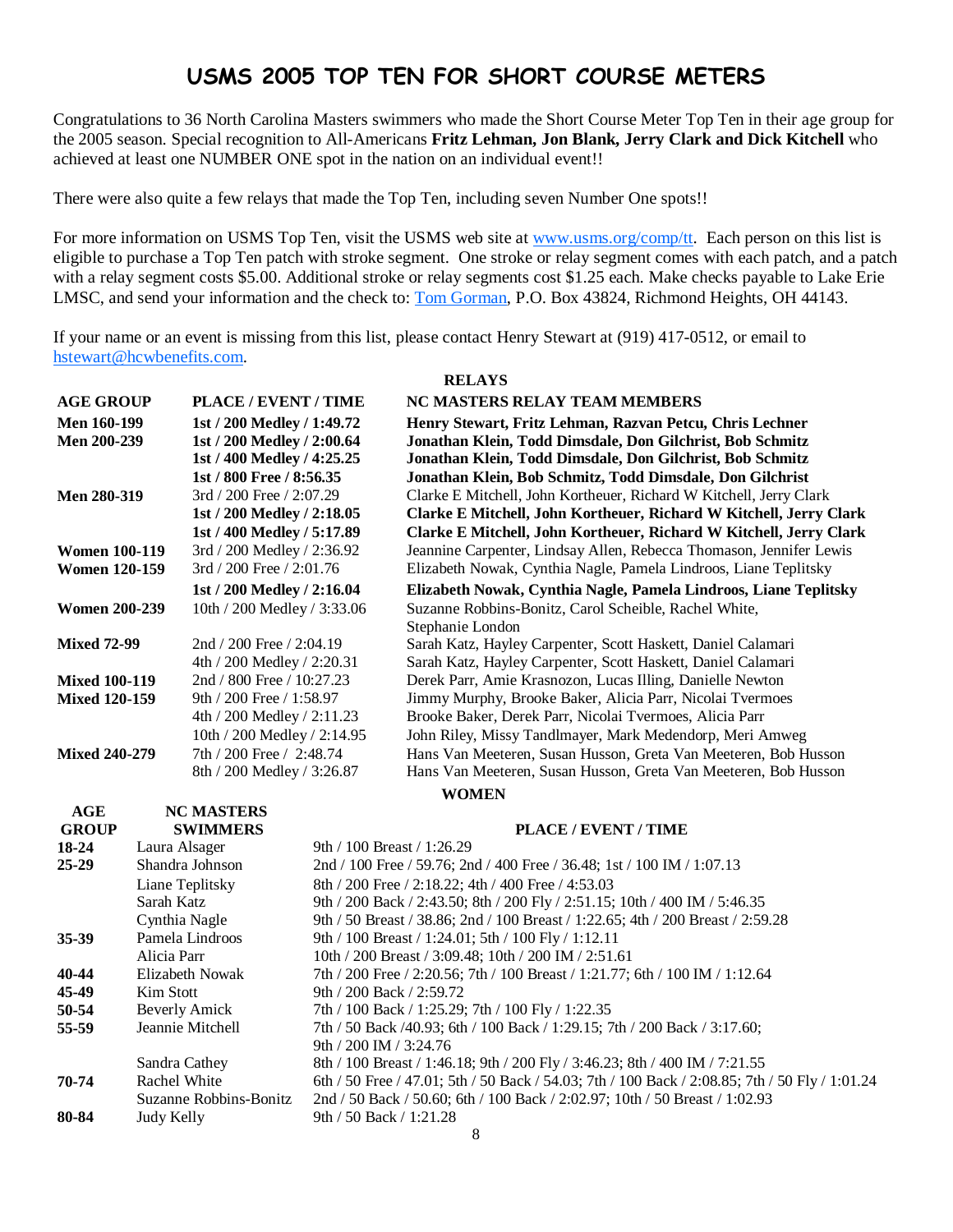### USMS 2005 TOP TEN FOR SHORT COURSE METERS (Continued)

#### **MEN**

| AGE          | <b>NC MASTERS</b>      |                                                                                                                  |
|--------------|------------------------|------------------------------------------------------------------------------------------------------------------|
| <b>GROUP</b> | <b>SWIMMERS</b>        | PLACE / EVENT / TIME                                                                                             |
| 30-34        | Razvan Petcu           | 4th / 50 Free / 24.23; 4th / 50 Fly / 25.99; 2nd / 100 Fly / 57.86                                               |
| 35-39        | Dennis Meehan          | 4th / 50 Free / 24.93; 9th / 100 Free / 56.00; 5th / 50 Back / 29.83;                                            |
|              |                        | 7th / 50 Fly / 26.81                                                                                             |
|              | Andy Farrell           | 7th / 200 Free / 2:02.61; 6th / 400 Free / 4:24.49                                                               |
|              | Nicolai Tvermoes       | 10th / 50 Back / 30.49; 9th / 50 Fly / 27.53                                                                     |
|              | Kirk White             | 9th / 100 Fly / 1:01.73; 5th / 200 Fly / 2:21.21                                                                 |
|              | Morten Anderson        | 10th / 100 Fly / 1:01.89                                                                                         |
| 40-44        | Henry Stewart          | 3rd / 50 Free / 24.61; 4th / 100 Free / 55.01; 5th / 200 Free / 2:03.64;                                         |
|              |                        | 4th / 50 Fly / 27.06; 2nd / 100 Fly / 1:00.24; 4th / 100 IM / 1:04.60                                            |
| 45-49        | Fritz Lehman           | 4th / 50 Free / 25.68; 4th / 50 Back / 29.70; 1st / 100 Back / 1:01.74;                                          |
|              |                        | 3rd / 100 Fly / 1:01.40; 1st / 100 IM / 1:02.47                                                                  |
|              | Jon W Blank            | 7th / 50 Breast / 33.39; 1st / 100 Breast / 1:08.40;                                                             |
|              |                        | 2nd / 200 Breast / 2:32.29; 8th / 50 Free / 25.99                                                                |
|              | Jonathan Klein         | 3rd / 100 Free / 57.59                                                                                           |
|              | Mark Doyle             | 9th / 200 Back / 2:34.57                                                                                         |
|              | Chris Lechner          | 9th / 50 Free / 26.11; 5th / 100 Fly / 1:04.04                                                                   |
| 60-64        | <b>Bob Husson</b>      | 7th / 100 Breast / 1:27.10; 9th / 400 IM / 6:48.01                                                               |
| 65-69        | Jerry Clark            | 3rd / 50 Free / 29.86; 1st / 100 Free / 1:06.80; 3rd / 400 Free / 5:49.32;                                       |
|              |                        | 8th / 50 Breast / 42.13                                                                                          |
|              | <b>Charles Simmons</b> | 6th / 100 Breast / 1:38.52; 8th / 100 IM / 1:31.25                                                               |
|              | Richard W Kitchell     | 4th / 50 Fly / 34.48; 1st / 200 Fly / 2:48.78; 2nd / 400 IM / 6:30.08                                            |
| 70-74        | John Kortheuer         | 4th / 50 Breast / 40.56                                                                                          |
|              | Clarke E Mitchell      | 4th / 50 Free / 31.58; 4th / 50 Back / 38.94; 2nd / 100 Back / 1:23.72;                                          |
|              |                        | 2nd / 50 Fly / 35.39                                                                                             |
| 80-84        | Vester Boone           | 9th / 50 Free / 49.17; 7th / 100 Free / 1:48.12; 9th / 200 Free / 3:58.63;                                       |
|              |                        | 7th / 400 Free / 8:28.00; 5th / 800 Free / 17:28.91;                                                             |
|              |                        | 5th / 1500 Free / 33:22.66; 5th / 50 Breast / 1:00.93;                                                           |
|              |                        | 4th / 100 Breast / 2:16.54; 6th / 200 Breast / 5:10.16; 4th / 100 IM /                                           |
|              |                        | 7th / 200 IM / 5:08.00                                                                                           |
|              | Ole Larson             | 9th / 400 Free / 8:55.10; 7th / 800 Free / 19:05.31;                                                             |
|              |                        | 6th / 1500 Free / 35:10.63; 8th / 50 Breast / 1:03.45;<br>8th / 100 Breast / 2:23.76; 7th / 200 Breast / 5:11.62 |
| 85-89        | Fred Holdrege          | 4th / 50 Back / 1:02.88; 3rd / 200 Back / 5:01.17                                                                |
|              |                        |                                                                                                                  |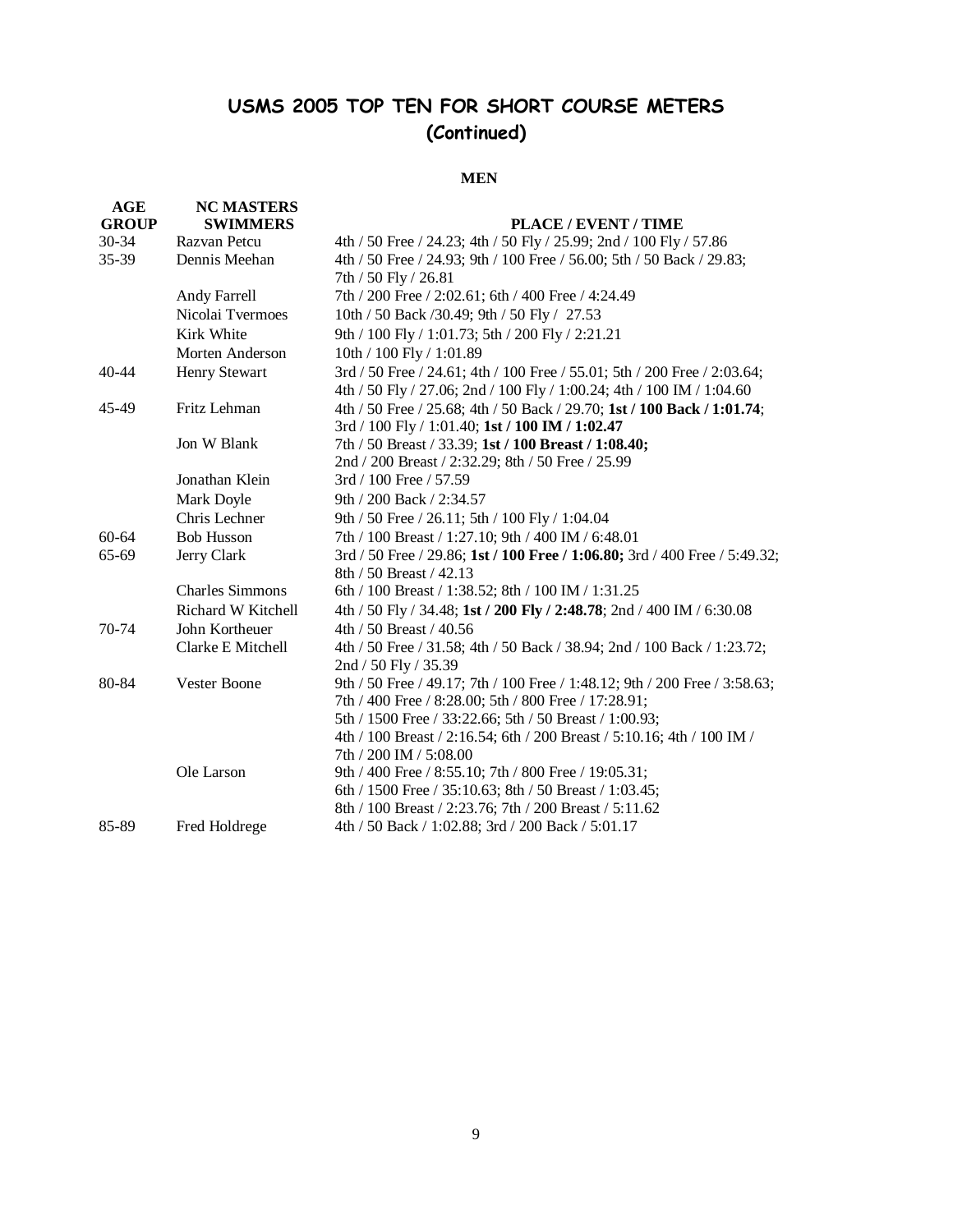### UPCOMING LOCAL 2006 MASTERS SWIMMING EVENTS

| <b>DATE</b>               | <b>EVENT</b>                                              | <b>LOCATION</b>            | POINT OF CONTACT                                  |
|---------------------------|-----------------------------------------------------------|----------------------------|---------------------------------------------------|
| 7/01/2006-                | Team Greenville Masters LCM Invita-                       | West Side Aquatic Center   | Roy Dessloch, 864.220.0209;                       |
| 7/02/2006                 | tional.                                                   | Greenville SC.             | $T$ Gcoach@aol.com                                |
| 7/22/2006                 | Dixie Zone LCM Championships                              | Optimist Park, Raleigh, NC | Fritz Lehman, Sue Haugh                           |
| 7/23/2006                 |                                                           |                            | Meetdirector06@yahoo.com                          |
| 9/9/2006                  | PIER-2-PIER SWIM                                          | Wrightsville Beach, NC     | Todd DeSorbo, 910-251-YMCA ext. 234               |
| 9/16/2006                 | Hilton Head Island Ocean<br>Swim $(1K & 5K)$ . As of June | Hilton Head Island SC.     | Steve Wright (phone 843-681-7273).                |
|                           | 1st this event is not yet USMS<br>sanctioned              |                            |                                                   |
| 9/23/2006-                | Steve Barden Memorial Meet SCY and                        | Ashville School,           | Kemp Battle & Rodney Marett,                      |
| 9/24/2006                 | Open Water                                                | Asheville NC.              | 105 Beech Tree Drive.<br>Black Mountain, NC 28711 |
| 12/09/2006-<br>12/10/2006 | St. Nicholas SCM Invitational                             | Marietta GA                |                                                   |

### 2006 CHAMPIONSHIPS

| <b>DATE</b>                | <b>EVENT</b>                                                 | <b>LOCATION</b>                             | POINT OF CONTACT                                      |
|----------------------------|--------------------------------------------------------------|---------------------------------------------|-------------------------------------------------------|
| $5/15/2006$ -<br>9/15/2006 | USMS 5k and 10k Postal Champion-<br>ships PST-LD;            |                                             | Neil Salkind, 785-841-0947,<br>njs@sunflower.com      |
| 7/15/2006                  | USMS 2 Mile Cable Championships                              | Chris Greene Lake, Char-<br>lottesville, VA | Dave Holland, 804-282-6224,<br>dholland@rmc.edu;      |
| 7/29/2006                  | USMS 1 Mile Open Water Champi-<br>onships                    | Lake Erie, Cleveland, OH                    | Tom Spence, 440-247-7145,<br>talltom13@msn.com        |
| $8/4/2006$ -               | 2006 XI FINA World Masters Cham-                             | Palo Alto, CA and                           | Michael Moore,                                        |
| 8/10/2006                  | pionships - LCM and<br>3.0 KM open water swim                | Crown Point, San Francisco<br>Bay           | michael@2006FINAmasters.org;                          |
| 8/13/2006                  | USMS 6+ Mile Open Water Champi-<br>onships $(10 \text{ km})$ | Horsetooth Reservoir, Fort<br>Collins, CO   | George Thornton, 970-482-1818,<br>info@whswim.com     |
| 9/9/2006                   | USMS 3-6 Mile Open Water<br>Championships (5 miles)          | Lake Michigan, Chicago,<br>ILL              | Chris Sheean, 312-857-7087,<br>chris@bigshoulders.org |
| $9/15/2006$ -              | USMS 3000/6000 Yard Postal                                   |                                             | Max Veltman, 915-584-0227,                            |
| 11/15/2006                 | <b>Championships PST-LD</b>                                  |                                             | max veltman@yahoo.com                                 |

### **LMSC - NC Officers and Staff**

| <i>Chairman</i>     | Vice-Chairman              |                            | <b>Past Chairman</b> |                          | <i>Secretary</i> |                         | <b>Treasurer</b>       |
|---------------------|----------------------------|----------------------------|----------------------|--------------------------|------------------|-------------------------|------------------------|
| Joe Gosha, NCMS     | Kemp Battle, AMS           |                            | Fritz Lehman, RAM    |                          |                  | Elizabeth Nowak, THAT   | Jerry Clark, CSM       |
| 140 Lake Concord Rd | 10 Parkside Ave            |                            | 439 Pebble Creek Dr. |                          | 2734 Sevier St.  |                         | 3107 Cloverfield Rd.   |
| Concord, NC 28025   | Ashville, NC 28804         |                            | Cary, NC 27511       |                          |                  | Durham, NC 27705        | Charlotte, NC 28211    |
| $(704)$ 425-9974    | 828.251.0596               |                            | $(919)$ 481-9767     |                          | 919.489.8328     |                         | $(704)$ 374-1807       |
| NCchairman@usms.org | vicechairman@ncmasters.org |                            |                      | fritzlehman@nc.rr.com    |                  | Secretary@ncmasters.org | treasurer@ncmasters.or |
|                     | Registrar / Webmaster      | <b>Top Ten Chairperson</b> |                      | <b>Newsletter Editor</b> |                  | <b>Records</b>          |                        |
|                     | George Simon, RAM          | Henry Stewart, RAM         |                      | Jim Enyart, WYM          |                  | Daniel Schad, RAM       |                        |
|                     | 10229 Boxelder Drive       | 5404 Killarney Hope Dr.    |                      | 2840 Marsh Point Rd      |                  | 3309 Redbud Lane        |                        |

NCregistrar@usms.org hstewart@hcwbenfits.com NCeditor@usms.org dschad@seielect.com

10229 Boxelder Drive 5404 Killarney Hope Dr. 2840 Marsh Point Rd<br>
Raleigh, NC 27613 Raleigh, NC 27613-1029 Southport, NC 28461 Raleigh, NC 27613-1029 Southport, NC 28461 Raleigh, NC 27607-6830<br>(919) 881-9916 (910) 253-3333 (919) 395-8822 (919) 846-2423 (919) 881-9916 (910) 253-3333 (919) 395-8822

zlehman@nc.rr.com Secretary@ncmasters.org treasurer@ncmasters.org *Registrar / Webmaster Top Ten Chairperson Newsletter Editor Records*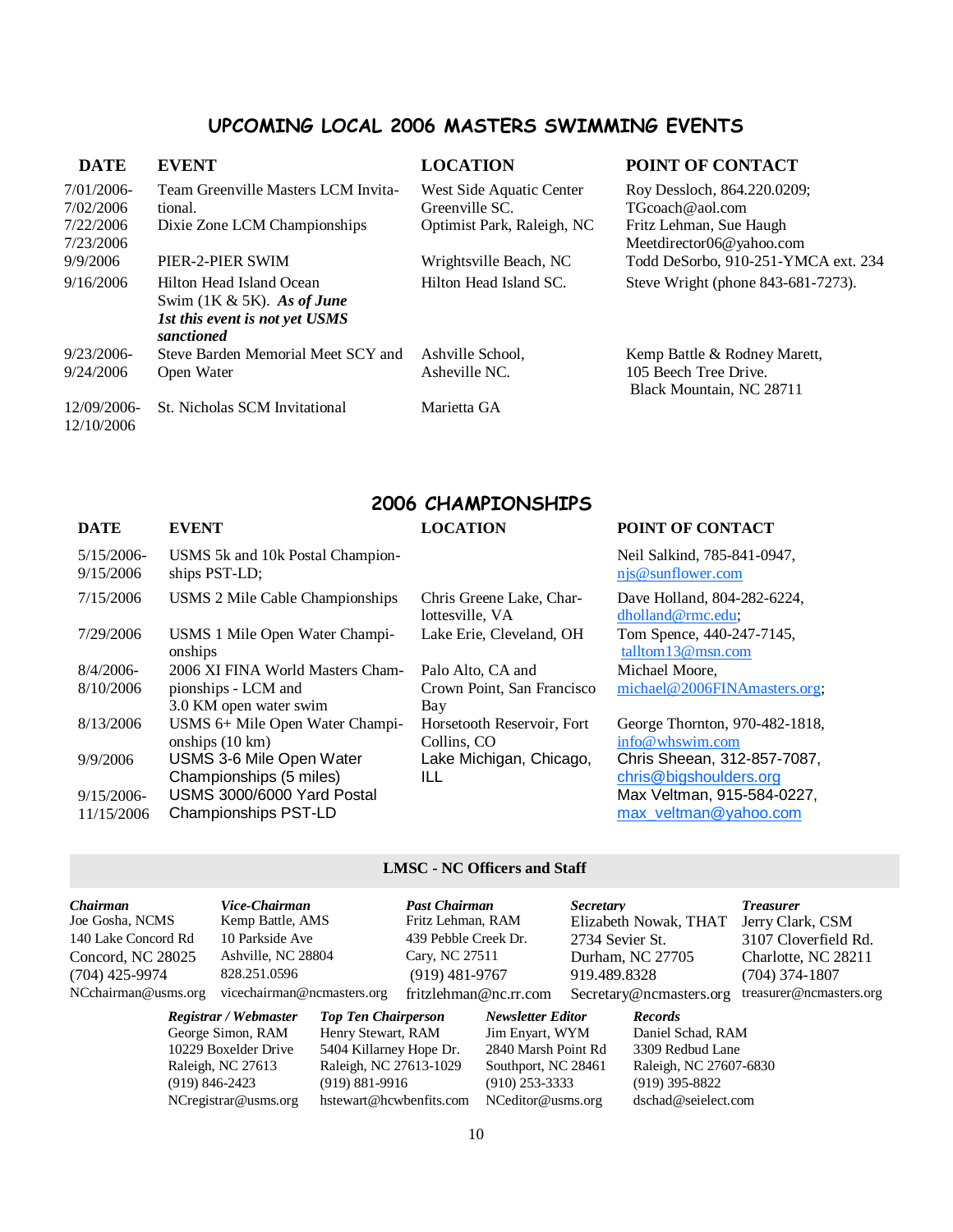### **The Steve Barden Memorial Masters Swim Meet & Open Water Competition September 23-24, 2006**

| Sponsored by:         | <b>Asheville Masters Swimming</b>                                                                                                                                                                                                                                                                                                                                                                                                                                                                            |
|-----------------------|--------------------------------------------------------------------------------------------------------------------------------------------------------------------------------------------------------------------------------------------------------------------------------------------------------------------------------------------------------------------------------------------------------------------------------------------------------------------------------------------------------------|
| <b>Sanctioned by:</b> | LMSC for NC, for USMS, Inc. Sanction #136-06 and 136-06OW                                                                                                                                                                                                                                                                                                                                                                                                                                                    |
| Date:                 | Saturday September 23rd and Sunday September 24th, 2006 Asheville                                                                                                                                                                                                                                                                                                                                                                                                                                            |
| <b>Location:</b>      | Asheville School, Asheville North Carolina                                                                                                                                                                                                                                                                                                                                                                                                                                                                   |
| <b>Directions:</b>    | Take I-40 West of Asheville to exit 44. Turn left onto Smokey Park Hwy, also<br>19/23. Proceed 1 mile straight ahead past hotels and shopping centers. Follow Ashe-<br>ville School signs to drive on right.                                                                                                                                                                                                                                                                                                 |
| <b>Meet Director:</b> | Kemp Battle & Rodney Marett (USA Swimming Certified Meet Director)                                                                                                                                                                                                                                                                                                                                                                                                                                           |
| <b>Meet Referee:</b>  | Joe Schmidt (USA Swimming Certified Referee)                                                                                                                                                                                                                                                                                                                                                                                                                                                                 |
| <b>Facility:</b>      | Asheville School competition pool, 360 Asheville School Rd, Asheville, NC, is a<br>25-yard x 6 lanes with non-turbulent lane lines and electronic timing. Five lanes<br>will be used for competition and the sixth lane will be for continuous warm-up/<br>warm-down. Water depth ranges from 4 feet at the shallow end to 12 feet at the<br>deep end. Women and men's locker rooms are available at Asheville School.                                                                                       |
| <b>Rules:</b>         | Swimmers must be registered with U.S. Masters Swimming (USMS) for pool ses-<br>sions at Asheville School. One event membership will be available for this meet.<br>Please attach photocopy of current 2006 registration card to entry. Deck entries will<br>be available at the discretion of the Meet Director. The 2006 USMS rules shall pre-<br>vail. Each swimmer limited to five events plus two relays per day. Relay swimmers<br>must swim one individual event, which could be the open water event. |
| <b>Fees:</b>          | Ind. Events \$3, Relays \$4. Facility fee \$10. (See open water form for special fees)<br>Fees must accompany entries and are non-refundable. Late and deck entries will be<br>accepted, \$5 per event. A "No Time" (NT) will not be accepted; each entry must<br>have a previous time. Please include estimated time for open water event if this is<br>first time. Make checks payable to Asheville Masters Swimming. Send entries to<br>Rodney Marett, 105 Beech Tree Drive, Black Mountain, NC 28711     |
| <b>Deadline:</b>      | Entry deadline to be seeded is 5 PM EST, September 10, 2006.                                                                                                                                                                                                                                                                                                                                                                                                                                                 |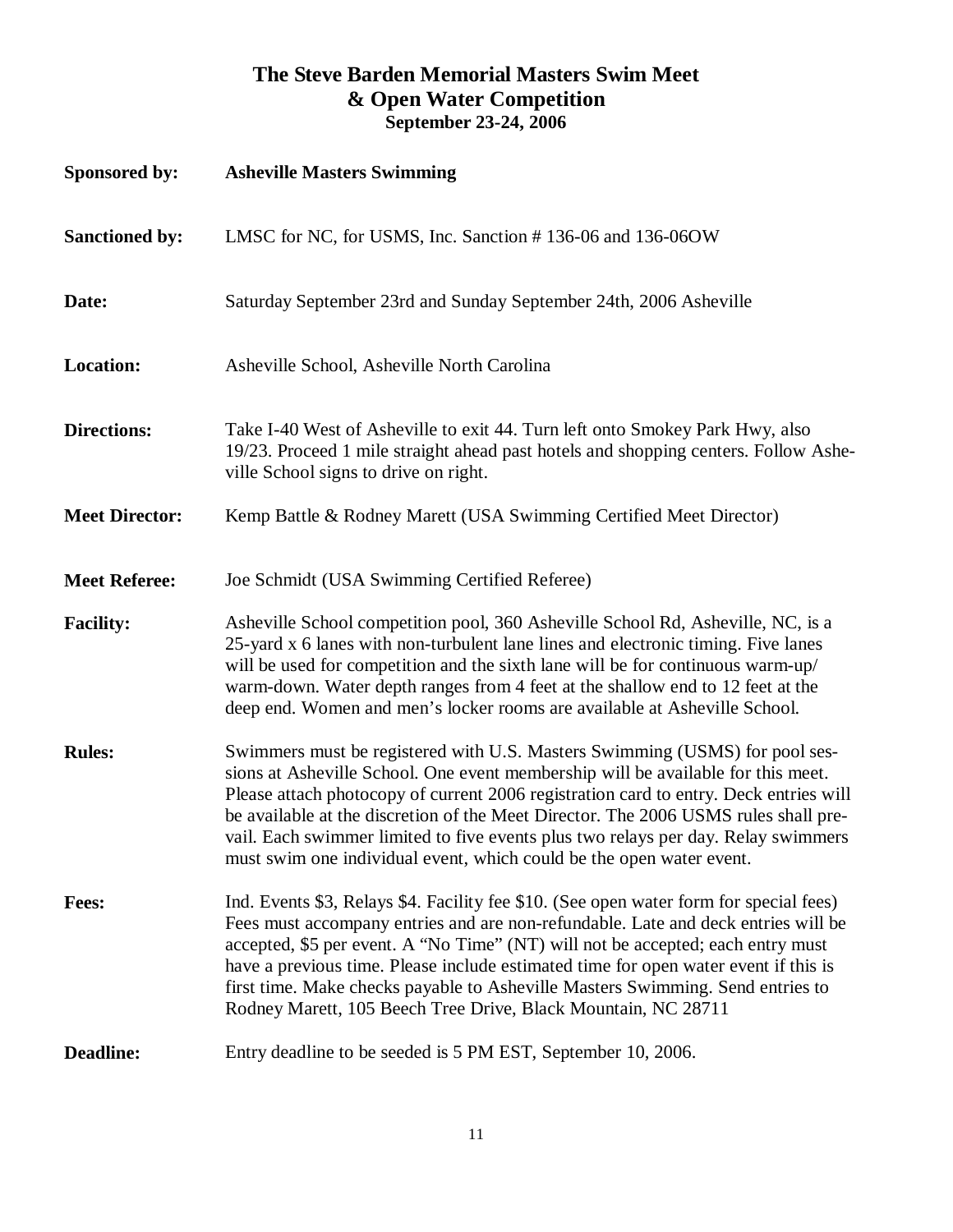- Awards: Awards will be given for 1<sup>st</sup>-6<sup>th</sup> place in each age group in each event. Team awards will be given to the  $1^{st}$ -3<sup>rd</sup> place teams.
- **Scoring:** Scoring will be 7-5-4-3-2-1 for individual events and 14-10-8-6-4-2 for relays. There will be no scoring for the Open Water event.

**Lodging: Ramada-Asheville @ River Ridge**  800 Fairview Rd., Asheville, N.C. 28803 828-298-9141, \$79+ (includes breakfast) www.ramadariverridge.com (9 miles, 15 min. from swim sites)

> **Ramada Plaza Hotel @ Biltmore West**  435 Smokey Park Highway, Asheville, NC 28806 828-665-2161, \$81+ (does not include breakfast) www.ashevilleramadaplaza.com (2 miles, 5 min. from swim sites)

**Room Block Released on August 22nd**

**Warm up: Saturday Pool Warm-up: 11:00-11:45 AM**  Competition Begins: 12:00 PM

> **Sunday Pool Warm-up: 8:00-8:45 AM**  Competition Begins: 9:00 AM

### **Order of Events Saturday, Sept. 23**

| Women | Event                     | Men |
|-------|---------------------------|-----|
| 1     | Open Water 1/2 mi.        | 2   |
| 3     | Open Water 1 mi.          | 4   |
| 5     | 200 Mixed Medley Relay    |     |
| 6     | 100 Freestyle             | 7   |
| 8     | 200 Backstroke            | 9   |
| 10    | 50 Butterfly              | 11  |
| 12    | 200 Individual Medley     | 13  |
| 14    | 100 Breaststroke          | 15  |
| 16    | 200 Butterfly             | 17  |
| 18    | 50 Backstroke             | 19  |
| 20    | 200 Freestyle Relay       | 21  |
|       | Sunday, Sept 24           |     |
| 22    | 200 Mixed Freestyle Relay |     |
| 23    | 200 Freestyle             | 24  |
| 25    | 100 Individual Medley     | 26  |
| 27    | 200 Breaststroke          | 28  |
| 29    | 100 Butterfly             | 30  |
| 31    | 400 Individual Medley     | 32  |
| 33    | 100 Backstroke            | 34  |
| 35    | 50 Breaststroke           | 36  |
| 37    | 50 Freestyle              | 38  |
| 39    | 400 Freestyle Relay       | 40  |
| 41    | 200 Medley Relay          | 42  |
| 43    | 500 Freestyle             | 44  |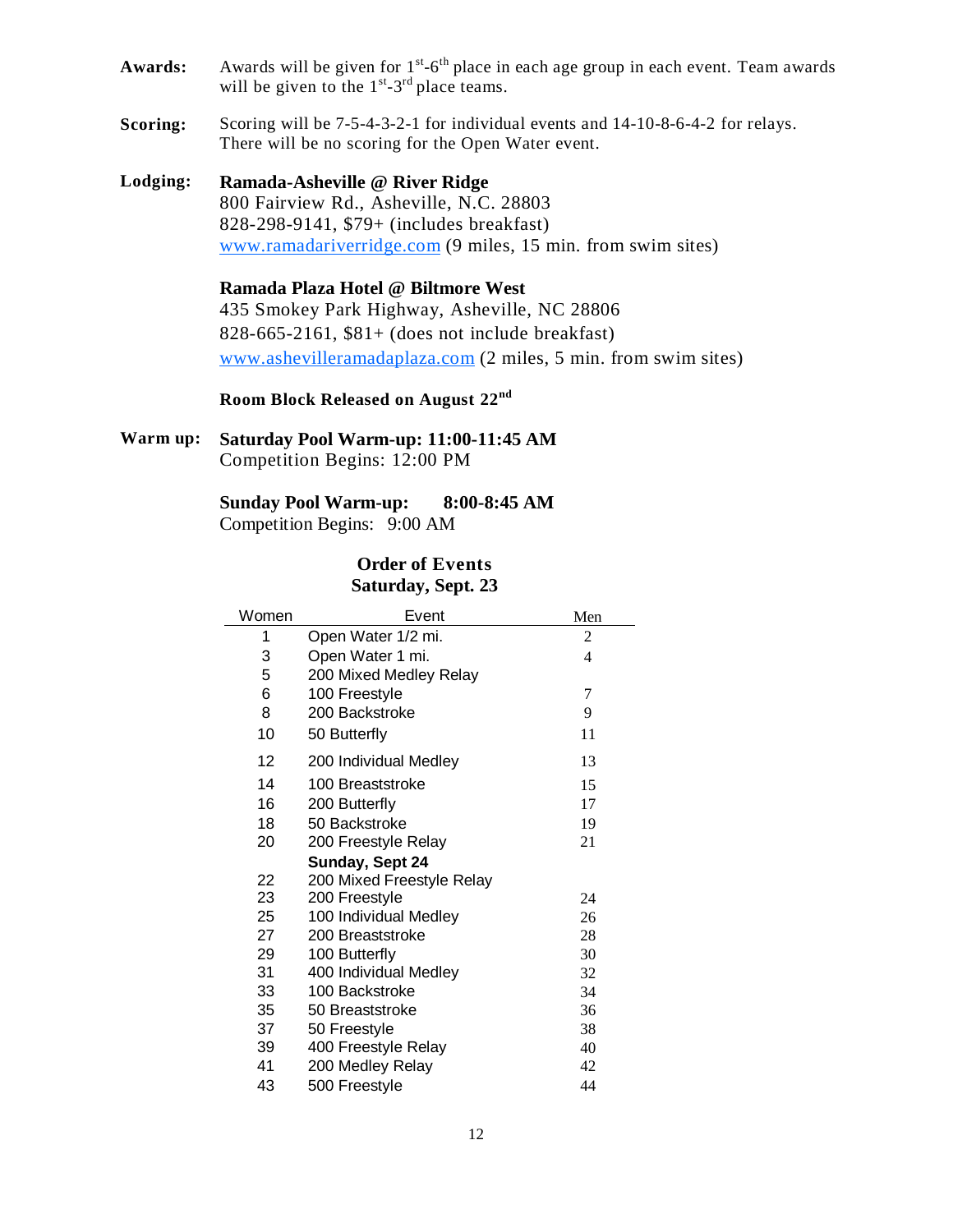|                        | The Steve Barden Memorial Masters Swim Meet<br><b>Open Water Competition</b><br>Sanctioned by LMSC for USMS, Inc., Sanction #136-06 OW                                                                 |
|------------------------|--------------------------------------------------------------------------------------------------------------------------------------------------------------------------------------------------------|
| <b>Events:</b>         | $\frac{1}{2}$ and 1 mile open water lake swims                                                                                                                                                         |
| Date:                  | Saturday September 23 <sup>rd</sup> , 2006                                                                                                                                                             |
| Location:              | Biltmore Lake (formally Enka Lake) Asheville, NC                                                                                                                                                       |
| <b>Directions:</b>     | Take I-40 West of Asheville to exit 44. Turn right onto Smokey Park Hwy, also 19/23. 1<br>mile to Sandhill Rd., then left at stoplight. Go 1/4 mile through 1 traffic light to Lake Rd.<br>on right.   |
| <b>Entry fees:</b>     | USMS registered swimmers (\$10 entry fee $+$ \$10 facility fee) Note: \$10 facility fee cov-<br>ers open water event and pool swims. Facility fee still required if only swimming open<br>water event. |
|                        | OEVT one event registration is available to non-USMS swimmers, 18 years and older.<br>Cost is \$16 plus a \$10 event fee.                                                                              |
|                        | Note: The Open Water Competition will only take place with a minimum of 25<br>swimmers. If event is cancelled all monies will be refunded. Entry deadline: September<br>$10^{th}$ at 5.00pm.           |
| Race day:              | Check In & Registration: 6:30 AM<br>Warm-up: 7:30 - 8:00 AM<br>Race Start: 8:30 AM                                                                                                                     |
| <b>Course details:</b> | Race start will be at small beach area in waist deep water. Triangular counter clockwise<br>course (1 loop = $\frac{1}{2}$ mile);                                                                      |
|                        | $(2 \text{ loops} = 1 \text{ mile})$ . There will be a 90-minute time limit for racers to complete either<br>course.                                                                                   |
| Finish:                | Finish will be on land short distance from lake. Officials will guide swimmers into<br>chute where they will be asked to leave numbered swim cap.                                                      |
| Safety:                | The safety of swimmers will be priority with sufficient kayak and rescue boats as<br>well as EMS personnel available.                                                                                  |
| Parking:               | Parking only permitted at Colbond Inc., 5 minute walk from lake. No vehicles will<br>be permitted to drop off swimmers.<br>Shuttle service will be available.                                          |
| <b>Facilities:</b>     | Portable rest rooms will be available, but there is no proper changing facility.                                                                                                                       |
| Awards:                | Awards will be given to $1st - 3rd$ place in the men's and women's divisions. Age<br>groups 18-24, 25-29, 30-34, 35-39 Times and award will be given out at<br>13<br>Asheville School.                 |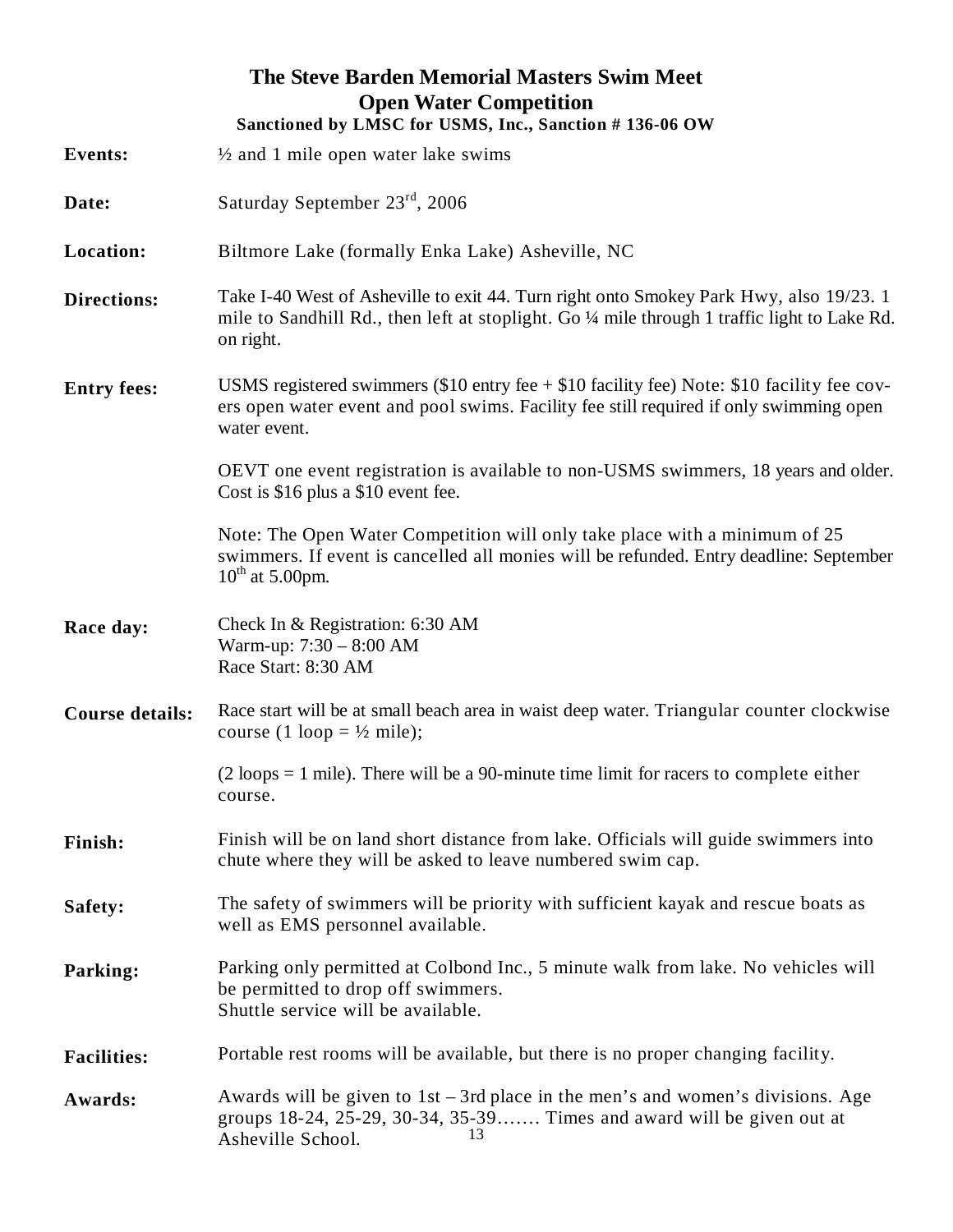#### **The Steve Barden Memorial Masters Swim Meet Open Water Competition Sanctioned by LMSC for USMS, Inc., Sanction # 136-06 OW**

*Please Print Legibly*

|                                  |        | Club Affiliation:           |
|----------------------------------|--------|-----------------------------|
|                                  |        |                             |
| City / State:                    |        | $\overline{\mathrm{Zip: }}$ |
|                                  | DOB:   | $Sex: M \rightarrow F$      |
| Daytime Phone: $(\_\_)$ -        | Email: |                             |
| 2006 USMS Registration Number: _ |        |                             |

| Saturday, Sept. 23 |            |                       |  |
|--------------------|------------|-----------------------|--|
| W                  | М<br>Event |                       |  |
| 1                  | 2          | Open Water 1/2 mi.    |  |
| 3                  | 4          | Open Water 1 mi.      |  |
| 5                  | 5          | Mixed Medley Relay    |  |
| 6                  | 7          | 100 Freestyle         |  |
| 8                  | 9          | 200 Backstroke        |  |
| 10                 | 11         | 50 Butterfly          |  |
| 12                 | 13         | 200 Individual Medley |  |
| 14                 | 15         | 100 Breaststroke      |  |
| 16                 | 17         | 200 Butterfly         |  |
| 18                 | 19         | 50 Backstroke         |  |
| 20                 | 21         | 200 Freestyle Relay   |  |

| Sunday, Sept. 24 |            |                                 |  |  |  |
|------------------|------------|---------------------------------|--|--|--|
| W                | М<br>Event |                                 |  |  |  |
| 22               | 22         | <b>Mixed Freestyle</b><br>Relay |  |  |  |
| 23               | 24         | 200 Freestyle                   |  |  |  |
| 25               | 26         | 100 Individual Medley           |  |  |  |
| 27               | 28         | 200 Breaststroke                |  |  |  |
| 29               | 30         | 100 Butterfly                   |  |  |  |
| 31               | 32         | 400 Individual Medley           |  |  |  |
| 33               | 34         | 100 Backstroke                  |  |  |  |
| 35               | 36         | 50 Breaststroke                 |  |  |  |
| 37               | 38         | 50 Freestyle                    |  |  |  |
| 39               | 40         | 400 Freestyle Relay             |  |  |  |
| 41               | 42         | 200 Medley Relay                |  |  |  |
| 43               | 44         | 500 Freestyle                   |  |  |  |

Facility Charge for USMS swimmers  $@$  \$10 = \$

 **OR** 

OEVT (One event membership for non-USMS swimmers)  $\omega$  \$16 = \$

Must complete form at the meet or send in advance.

The facility or OEVT fee covers both pool and open water events Sept. 23rd and 24th.

| Number of pool events: | @ \$3 ea. $=$ \$   |                      |
|------------------------|--------------------|----------------------|
| Number of pool relays: | @ \$4 ea. $=$ \$   | (USMS swimmers only) |
| Open water event:      | $\omega$ \$10 = \$ |                      |
|                        | $Total = $$        |                      |

### Entries payable to: **Asheville Masters Swimming.**  Mail to: **Rodney Marett, 105 Beech Tree Drive, Black Mountain, NC 28711**

I, the undersigned participant, intending to be legally bound, hereby certify that I am physically fit and have not been otherwise informed by a physician. I acknowledge that I am aware of all the risks inherent in Masters Swimming (training and competition), including possible permanent disability or death, and agree to assume all of those risks. AS A CONDITION OF MY PARTICIPATION IN THE MASTERS SWIMMING PROGRAM OR ANY ACT IVITIES INCIDENT THERETO, I HEREBY WAIVE ANY AND ALL RIGHTS TO CLAIMS FOR LOSS OR DAMAGES, INCLUDING ALL CLAIMS FOR LOSS OR DAMAGES CAUSED BY THE NEGLIGENCE, ACT IVE OR PASSIVE, OF THE FOLLOWING: UNITED STATES MASTERS SWIMMING, INC., THE LOCAL MASTERS SWIMMING COMMITTEES, THE CLUBS, HOST FACILITIES, MEET SPONSORS, MEET COMMITTEES, OR ANY INDIVIDUALS OFFICIATING AT THE MEETS OR SUPERVISING SUCH ACT IVITIES. In addition, I agree to abide by and be governed by the rules of USMS. Finally I specifically acknowledge that I am aware of all the risks inherent in open water swimming and agree to assume those risks.

**Signature**:\_\_\_\_\_\_\_\_\_\_\_\_\_\_\_\_\_\_\_\_\_\_\_\_\_\_\_\_\_\_\_\_\_\_ **Date**: \_\_\_\_\_\_\_\_\_\_\_\_\_\_\_\_\_\_\_\_\_\_\_\_\_\_\_\_\_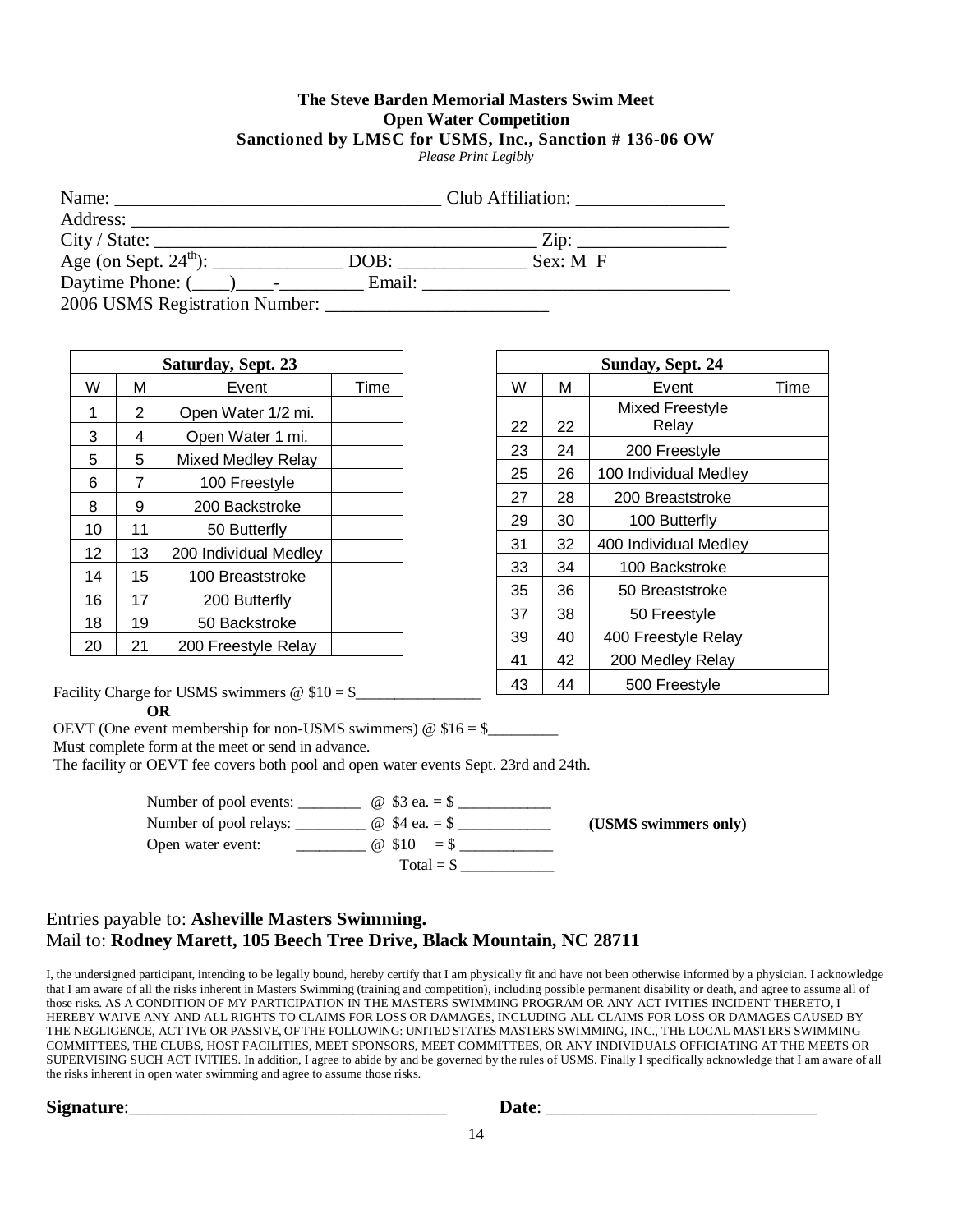Wilmington Family YMCA and WYN Swimming

 $2^{nd}$ nnual PIER-2-PIER SWIM at Wrightsville Beach, NC, September 9<sup>th</sup> 2006 **Date:** September 9, 2006 ("storm" date: September 23, 2006) **Time: Check-in**: 7:00 to 8:30 am, **Race Briefing:** 8:45am, **Race Start:** 9:00am **Location: Check-in and Start:** Johnny Mercer's Pier **Finish and Awards:** Crystal Pier, Wrightsville Beach, NC **Race Course:** Start from shore at Johnny Mercer Pier, Swim 1.71miles to Crystal Pier, and swim to shore for finish **Divisions:** Individual: Male and Female 14 &U, 15-18, 19-24, 25-29, 30-34, 35-39, 40-44, etc. (5 year increments) Teams: Male, Female, and Mixed (2 each) - 18&U and 19&Over **Awards:** First through third for each division **Eligibility:** All participants must be **at least 11** years of age, AND complete a supervised **1000 yard** swim prior to the race. Completion of an open water race of 0.75mile (or greater) including triathlons, or a swim meet event (e.g., 1000 yd or 1650 yd free) within the last year will be accepted **with photocopy of results**. Individual Pool swims must be witnessed, and a name and signature of witness provided on registration form. **Recognition:** LMSC for NC, for USMS, Inc. Sanction # 136-2R **Rules:** Each swimmer will be required to the **wear a bright colored, numbered swim cap** provided at check-in. **No wet-suits are allowed**. Personal paddlers/kayakers are optional and will be allowed with the race directors consent. The course will be patrolled by Lifeguards on the beach, race marshals in kayaks, and the US Coast Guard. Decisions by the Lifeguard staff in regard to safety during the swim **are final**. Race will start in waves 18&under - 9:00am, 19&Over - 9:10am. **Entry Procedure:**  Enter by mail or in-person at the Wilmington Family YMCA using the form at the bottom of this page. **Entry Fee:** \$30 per swimmer (includes cap, T-shirt, awards, and beach party) \$25 per swimmer - for clubs with 20 or more swimmers **Entry Deadline:** Entries must be received by **August 26th** to guarantee a race spot. 400 swimmer event limit. (Late Entries, including race day entries, will be accepted within the event participant limit, but late entrants will be charged an additional \$5 and may not receive a race T-shirt.) **Team Entries:**  YMCA, USA, and Collegiate swimming teams may enter 4 swimmer teams. "Team" swimmers will be eligible for both individual and team awards. There is an additional \$10 fee per TEAM of four(4) entries. **Check-in & Verification:**  At check-in, all participants will be marked with their race number, and receive a numbered cap and number race start verification "stick". Marks and numbered caps must be worn at all times during the race. To insure all participants are accounted for; (1) Verification "stick" will be collected at the entry point of the "starting coral", and (2) any swimmer leaving the water early will have their cap collected by the lifeguards on the beach. **Note:** No refunds. No substitutes. Proceeds benefit Wilmington YMCA Navigators Swim Team "Competition Fund".

*For further information, call 910-251-YMCA ext. 234. Results and forms can be found at www.swimwyn.com or pier-2-pier.com*

| <b>CONSOLIDATED ENTRY and RELEASE FORM</b>                                       |                                               |                                             |                       |                                   |  |
|----------------------------------------------------------------------------------|-----------------------------------------------|---------------------------------------------|-----------------------|-----------------------------------|--|
|                                                                                  |                                               | Age (race day): ______ Gender: M F (circle) |                       |                                   |  |
| Address: Zip: Zip:                                                               |                                               |                                             |                       |                                   |  |
|                                                                                  |                                               |                                             |                       |                                   |  |
| T-Shirt Size: YL___ S____ M____ L____ XL___XXL(add \$2)____                      |                                               |                                             |                       |                                   |  |
|                                                                                  |                                               |                                             |                       |                                   |  |
|                                                                                  |                                               |                                             |                       |                                   |  |
| Open Water / Meet Qualification - Race Name: Race Date: (attach copy of results) |                                               |                                             |                       |                                   |  |
| Entry Fee $(\$ \_):\_ \_ \_$                                                     |                                               |                                             | <b>MAIL ENTRY TO:</b> |                                   |  |
|                                                                                  |                                               | Team Name: $(e.g., WYN-A)$                  |                       | Pier-2-Pier Swim/ Wilmington YMCA |  |
|                                                                                  |                                               |                                             | 2710 Market Street    |                                   |  |
| <b>Total Enclosed:</b>                                                           | Make Check Payable to: Wilmington Family YMCA |                                             | Wilmington, NC 28403  |                                   |  |

*Each contestant must print his/her name and sign as a release of liability. Parent or Guardian must sign for entrants under 18 years of age. In consideration of your acceptance of this entry, I, intending to be legally bound, hereby, for myself, my heirs, executors and administrators waive and release all rights and claims against the Wilmington Family YMCA, the town of Wrightsville Beach, and race sponsors for damages on account of injuries or death resulting from my participation in this event. I understand this is an arduous event and hereby certify that I am properly conditioned. I agree to abide by the rules of the race.* 

15

**Signature**:\_\_\_\_\_\_\_\_\_\_\_\_\_\_\_\_\_\_\_\_\_\_\_\_\_\_\_\_\_\_\_\_\_\_ **Date**: \_\_\_\_\_\_\_\_\_\_\_\_\_\_\_\_\_\_\_\_\_\_\_\_\_\_\_\_\_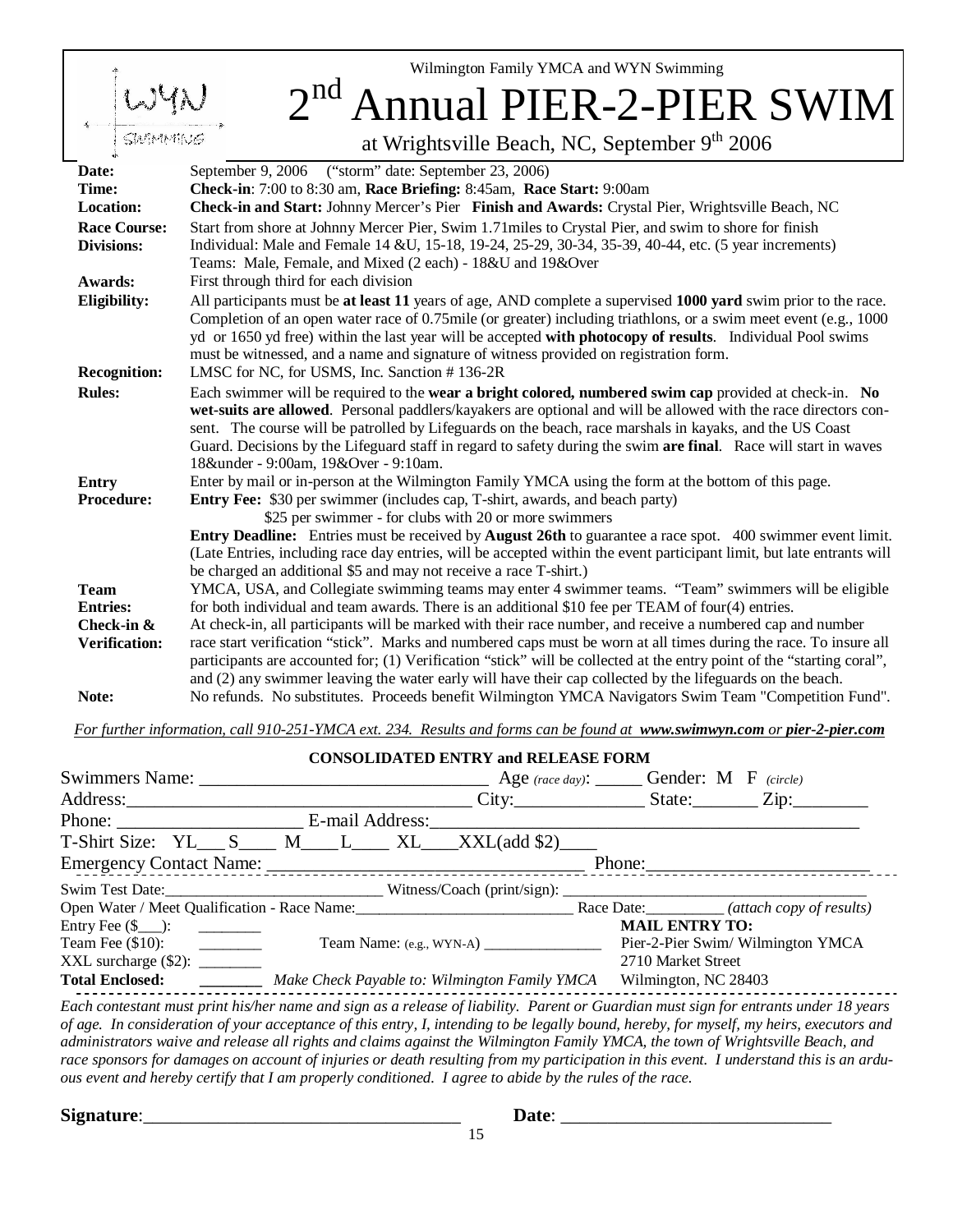

## **Raleigh Area Masters**

are pleased to host the **Dixie Zone 2006 Long Course Championships**

July 22nd and 23rd, 2006 **Optimist Pool:** 5902 Whittier Drive, Raleigh, NC 27609 Phone: 919-870-2882

| <b>Meet Directors:</b>                | Fritz Lehman, Sue Haugh – Send questions to Meetdirector06@yahoo.com                                                                                                                                                                                                |
|---------------------------------------|---------------------------------------------------------------------------------------------------------------------------------------------------------------------------------------------------------------------------------------------------------------------|
| <b>Sanctions:</b>                     | LMSC for NC, for USMS, Inc. Sanction #136-05                                                                                                                                                                                                                        |
| Facility                              | Eight Lane, 50 meter pool with non-turbulent lane dividers. Automatic timing system with touch<br>pads will be used. A separate diving pool will be available for continuous warm-up throughout the<br>meet. Warm-up in the main pool will be allowed during breaks |
| Eligibility:                          | Open to all registered Masters swimmers holding a valid 2006 USMS registration card. Registra-<br>tion information may be found at www.ncmasters.org. A photocopy of your USMS card must be<br>submitted with your entry.                                           |
| Rules:                                | USMS rules apply. Age as of December 31, 2006 shall apply.                                                                                                                                                                                                          |
| <b>Entries and Fees:</b>              | Entries must be received by Saturday, July 15th 2006. There is a flat entry fee of \$35.00 for<br>all swimmers. Swimmers may enter a maximum of ten (10) individual events, with a maximum of<br>five (5) individual events per day.                                |
|                                       | Please fill out the forms legibly, include your times for seeding, and sign. Completed forms and<br>the \$35.00 entry fee should be mailed or hand delivered to:                                                                                                    |
|                                       | <b>Fritz Lehman</b><br>207 Glen Bonnie Lane<br>Cary, North Carolina 27511                                                                                                                                                                                           |
|                                       | E-mail: meetdirector06@yahoo.com                                                                                                                                                                                                                                    |
|                                       | Make Checks Payable to: Raleigh Area Masters<br>Late Entries/Deck Entries may be accepted, subject to the Meet Referee's discretion.                                                                                                                                |
| Scoring:                              | Individual events shall be scored 9,7,6,5,4,3,2,1 and relays shall be double.                                                                                                                                                                                       |
| <b>Positive Check-In</b><br>Required: | Swimmers in the 400, 800, 1500 Freestyle and the 400 IM must check-in according to the direc-<br>tions below.                                                                                                                                                       |